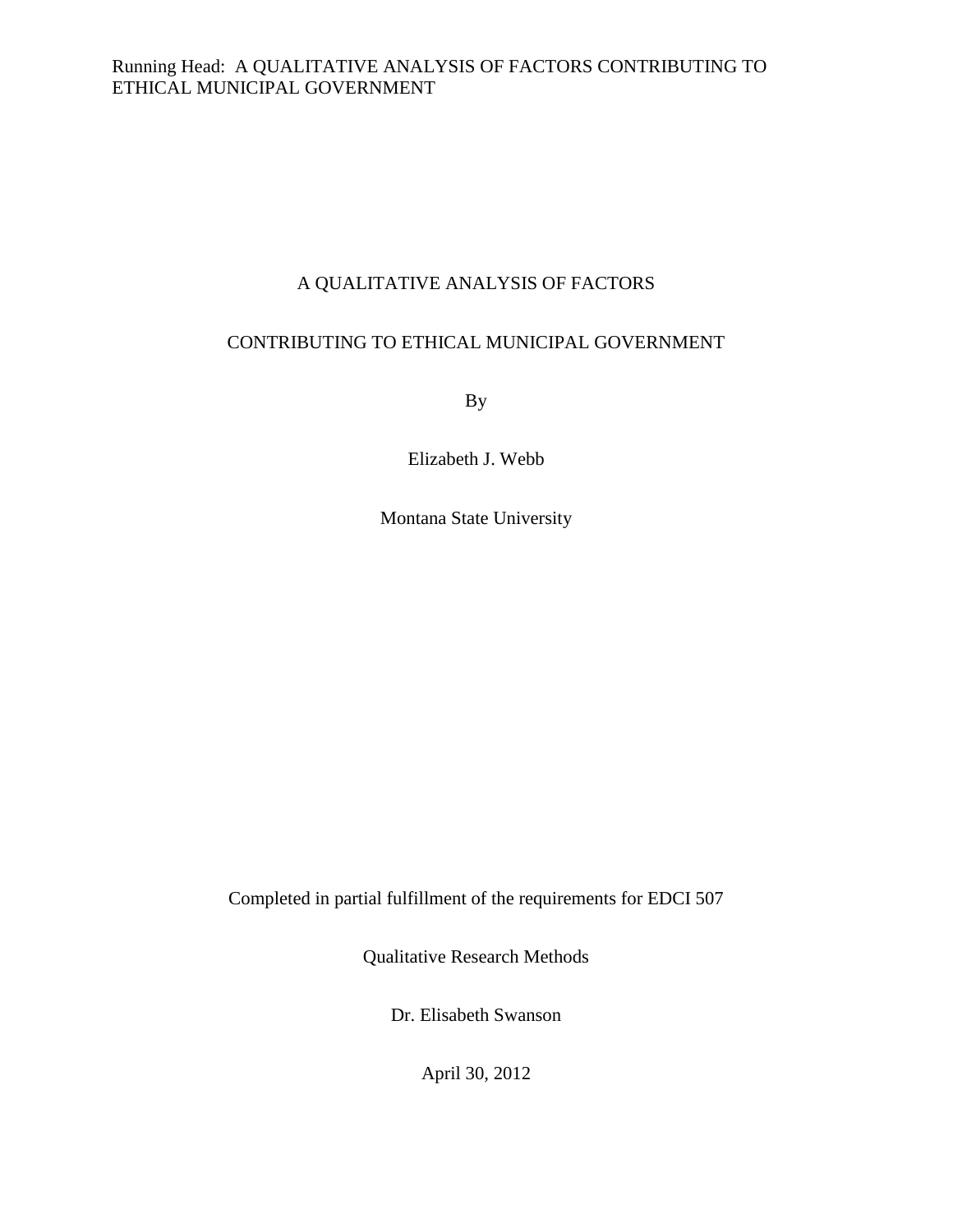# A Qualitative Analysis of Factors Contributing to Ethical Municipal Government **Introduction**

#### Background

In today's polarized political environment, it is commonplace to open a newspaper and discover a story highlighting the ethical violations of an elected official or government employee. Ethics news stories quickly gain national, and occasionally, international attention. Examples have included ethics investigations into campaign practices, public employee's use of personnel to perform manual labor on private property during work hours, accepting gifts that could influence decision-making, and using public office for private gain. Public mistrust of government is at a record high, the tea party is demanding a smaller and more efficient government, and procedure hawks are challenging government decisions through litigation. The perception of compromised ethics is a significant obstacle to small municipal governments in delivering essential services effectively. Issues facing local government will continue to grow more complex as a result of a devolving federal system, changing demographics, economic hard times, and declining resources and revenues.

A Pew Research Center (2010) study reported that Americans are less positive and more critical of government than in the past. Paralyzing partisan politics, public discontent, an ongoing economic recession, and criticism of Congress and elected officials are all contributing to distrust in government. The study revealed that just 22% say they can trust the government in Washington D.C. and 51% now see the impact of their local government as positive, down from 64% in 1997 (Pew Research Center for the People & the Press, 2010).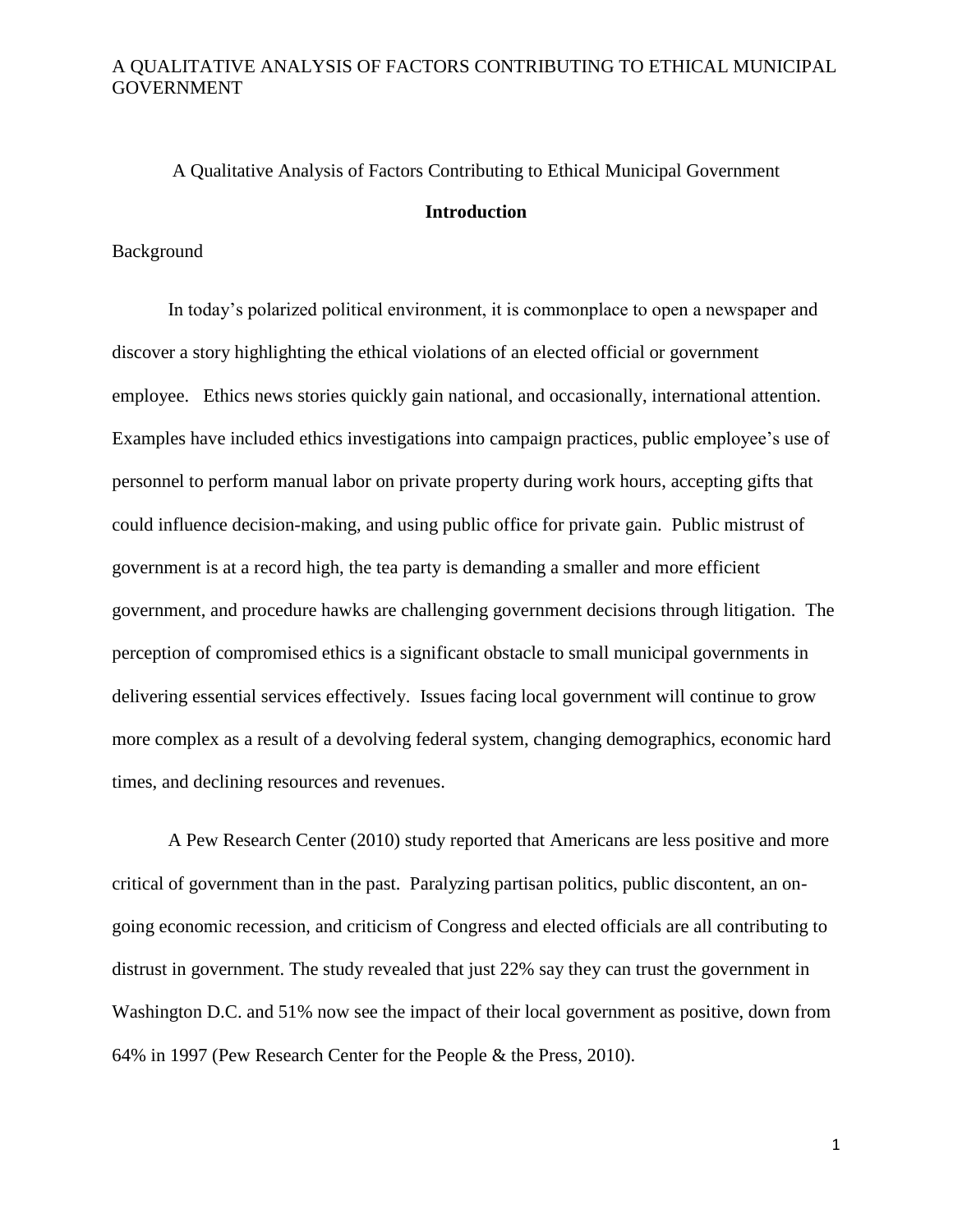Ethics programs

The 2007 National Government Ethics Survey, along with supplemental research reports completed by the Ethics Resource Center in 2010, introduced areas for risk management in the ethics arena. Research has shown that well-implemented ethics and compliance programs double reporting and lower the rate of misconduct (ERC, 2008). In its research on the impact of codes of conduct on corporate culture (LRN, 2006) the report finds that managers and employees make countless decisions that are based on the code. Three out of four people who work at an organization with a written code say that their code helps them understand the behaviors that are valued by the organization. More than eight out of ten employees apply their understanding of the code frequently on the job. However, the mere existence of an ethics program does not imply that it is effective (Mitchell et al., 1996). Effectiveness is determined by the manner in which it is developed, implemented, and embedded, along with the content and quality of each component (Kaptein & Schwartz, 2008).

#### Ethics training

West & Berman (2006) note that roughly 64% of cities in the USA offer some form of ethics training, although only 36% call it "ethics training." Training provides managers with leverage to attain ethics goals. It is associated with fostering organizational cultures of openness, accountability, and performance that are in turn associated with increased employee productivity. Training also helps employees apply ethical concepts to their real-life work situations and identify strategies for dealing with ethical dilemmas. Trevino et al. (2001) discusses that if employees are aware of ethical and legal issues, they will be more likely to ask the right questions and do the right thing when faced with an ethical dilemma. Employees can do the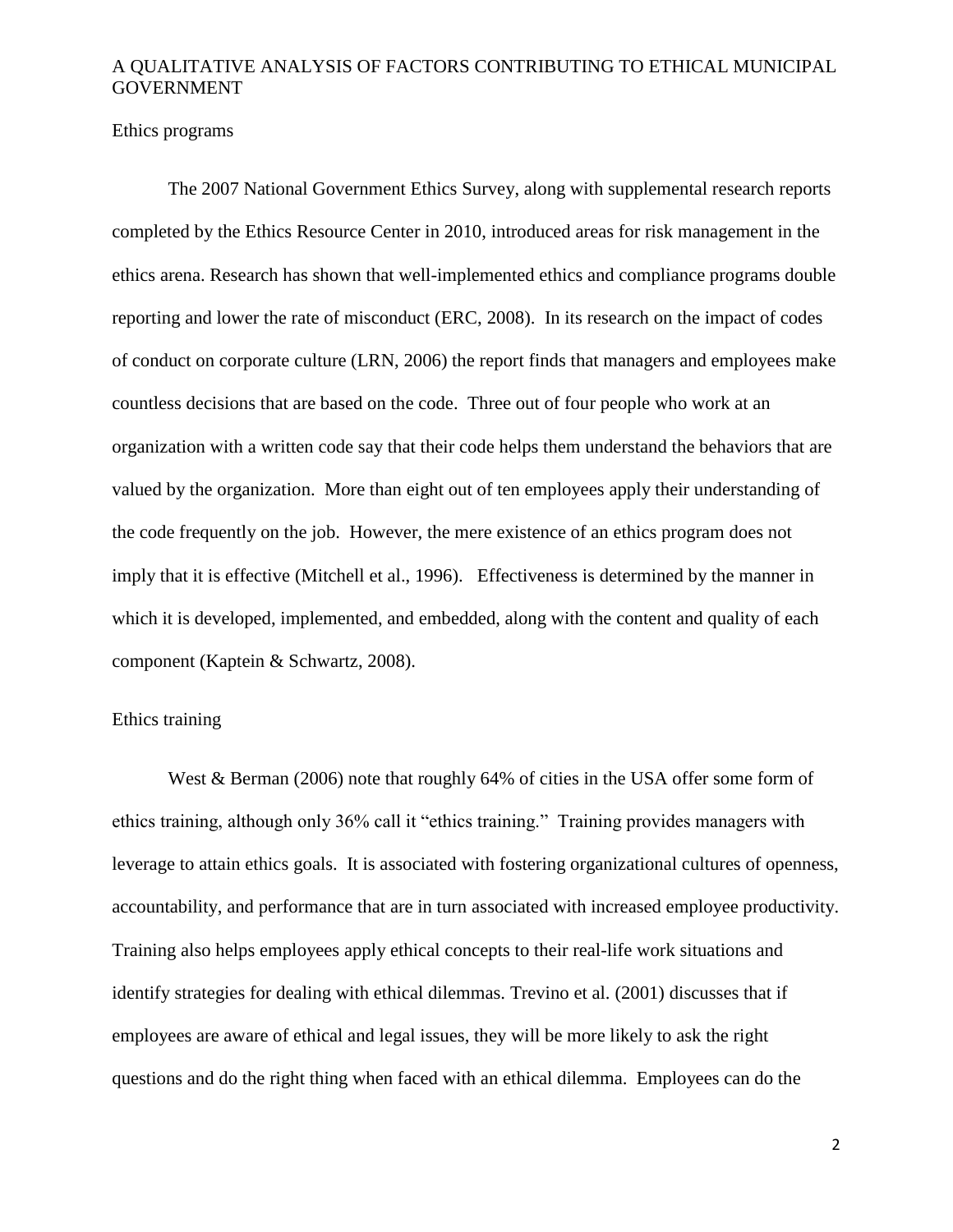wrong thing simply because they are unaware or do not know where to go for assistance on difficult matters. Maesschalck (2004) notes a continuum between compliance and integrity which should guide ethics training development in the public sector. Compliance involves external controls on the behavior of public servants and often involves rules that employees choose to follow (right) or not (wrong). The integrity approach involves internal controls including moral judgment and moral character. This continuum points to the need to develop training programs that educate on codes of ethics and rules, as well as interactive training sessions to stimulate moral character and improve ethical decision-making. Berman & West (1994) had a similar perspective to Maesschalck. Training is shifting from minimizing wrong doing to building trust among employees and customers of public services. Additional research (Klugman et al., 2006; Frisque & Kolb, 2008) indicates that training does not change employee's values, but increases critical thinking and appreciating others' viewpoints, and heightens awareness of ethical issues and increases mindfulness of an employee's own behavior. Weber (2006) discusses what Duquesne University learned about their ethics initiative; that a commitment to ethics must be deeply embedded into the culture, that there must be widespread communication about the ethics initiative, that the training and leadership be centralized, that there is ownership among faculty and students, and that the program must be continually improved and updated. Jovanic & Wood (2008) assert that ethics training cannot take place just once in a training room, but needs on-going support at all levels of the organization. The training should include what ethics is, along with actual examples of relevant situations, and how to explore an ethical dilemma through interacting with others. Frisque & Kolb (2008) underscore the importance of post-training support as a critical step in maintaining learned behaviors.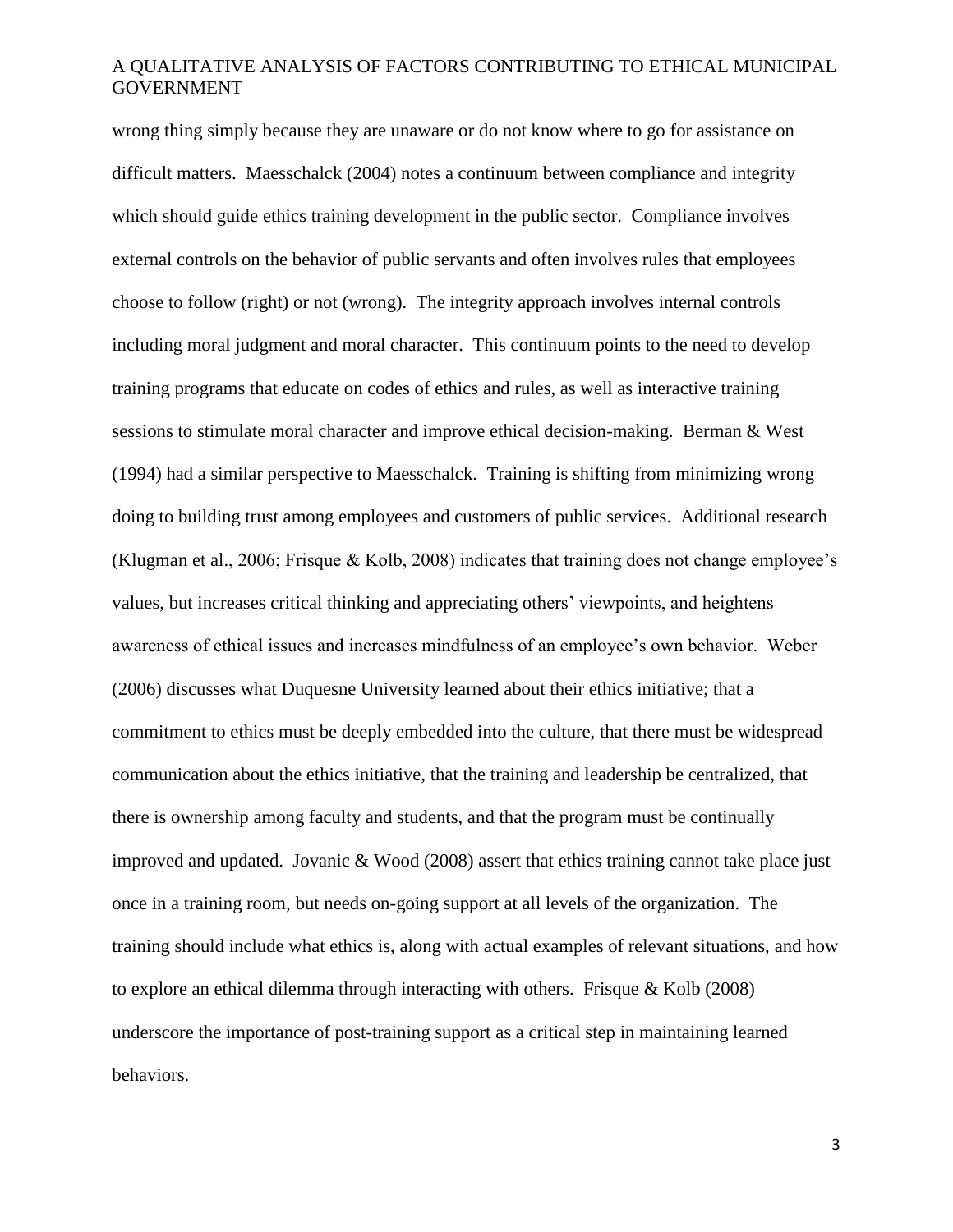#### Ethical culture and climate

The organizational culture in which behavior takes places is gaining more attention in ethics discussions. The Ethics and Compliance Officer Association (ECOA, 2011) funded a research report that reflects the need to create a positive ethical culture, so that the broader environment does not fill the void in the absence of that direction. A strong ethical culture increases reporting and cuts misconduct in half (ERC, 2010). When both a well-implemented ethics and compliance program and a strong ethical culture are in place, misconduct drops by 60% and reporting rises by 40% (ERC, 2008). A study of an ethics initiative in City of Denver (Jovanic, 2007) was conducted to determine how talking about ethics contributes to an ethical culture. The Denver study points to the need to include a variety of interventions to address ethical culture from a systems and communications perspective. Additional research (Trevino et al., 1999; Trevino et al., 2001) connects positive ethical cultures to lower rates of observed misconduct, higher rates of reporting misconduct to leadership, reduced pressure to compromise standards, greater satisfaction with management's response to misconduct, greater satisfaction to the organization as a whole, lowered exposure to situations involving misconduct, and an increased sense of preparedness to handle situations inviting misconduct.

#### Ethical leadership

The Ethics and Compliance Officer Association (ECOA, 2009) research report highlights the primary role that leaders play in the creation of the culture and climate (through modeling, coaching, and communication). The leader's ability to promote ethical conduct is critical in defining doing what is right within the organization. The best ethics program will not create an ethical culture if management implemented the program to protect themselves from blame (Wah,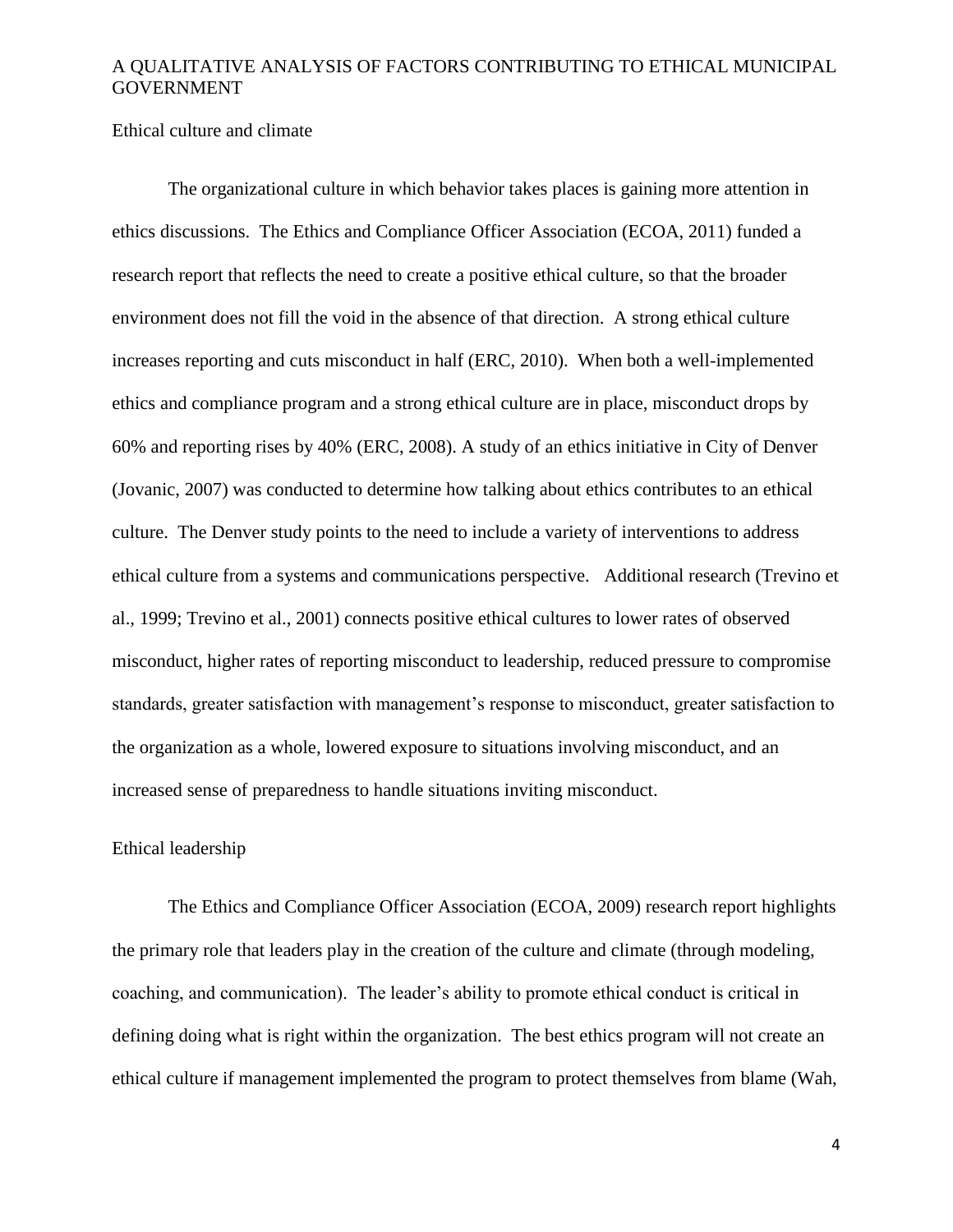1999). Employees need to hear supervisors talk about ethics and act in ways that model ethical behavior. Managers and employees who are informed by ethics have an added edge because they are more likely to know the right thing to do, to undertake those actions, to justify actions on the basis of professional and moral criteria, and to protect themselves from being blindsided by allegations of ethical impropriety (West & Berman, 2006). These are critical competencies for today's managers. Managers who act without regard to professional ethics risk their careers, the reputations of their local governments, and risk losing the public trust.

## Context

It is unfortunate that within the current climate of mistrust in government, the National Government Ethics Survey (ERC, 2008) demonstrated that misconduct in government is very high. One in four government employees works in an environment conducive to misconduct. Strength of ethical culture in government is declining while pressure to commit misconduct is growing (ERC, 2008). Local governments across the USA provide essential services to the public which include water and sewer systems, police, fire, and libraries. When the public lacks trust in their local elected officials, it is difficult to provide these services effectively. Raising rates to cover costs becomes suspect, and a pro-active approach to planning in municipal government is challenging when officials' motives are questioned at every step. Effective ethics programs that reduce misconduct, along with the establishment of strong ethical culture and ethical leadership, may be part of the solution to the rift between public perceptions of mistrust and providing essential government services.

In Montana, elected officials, appointed officials, and government employees are bound by the Montana State Code of Ethics (MCA 2-2-101 – 2-2-144). However, most are not supplied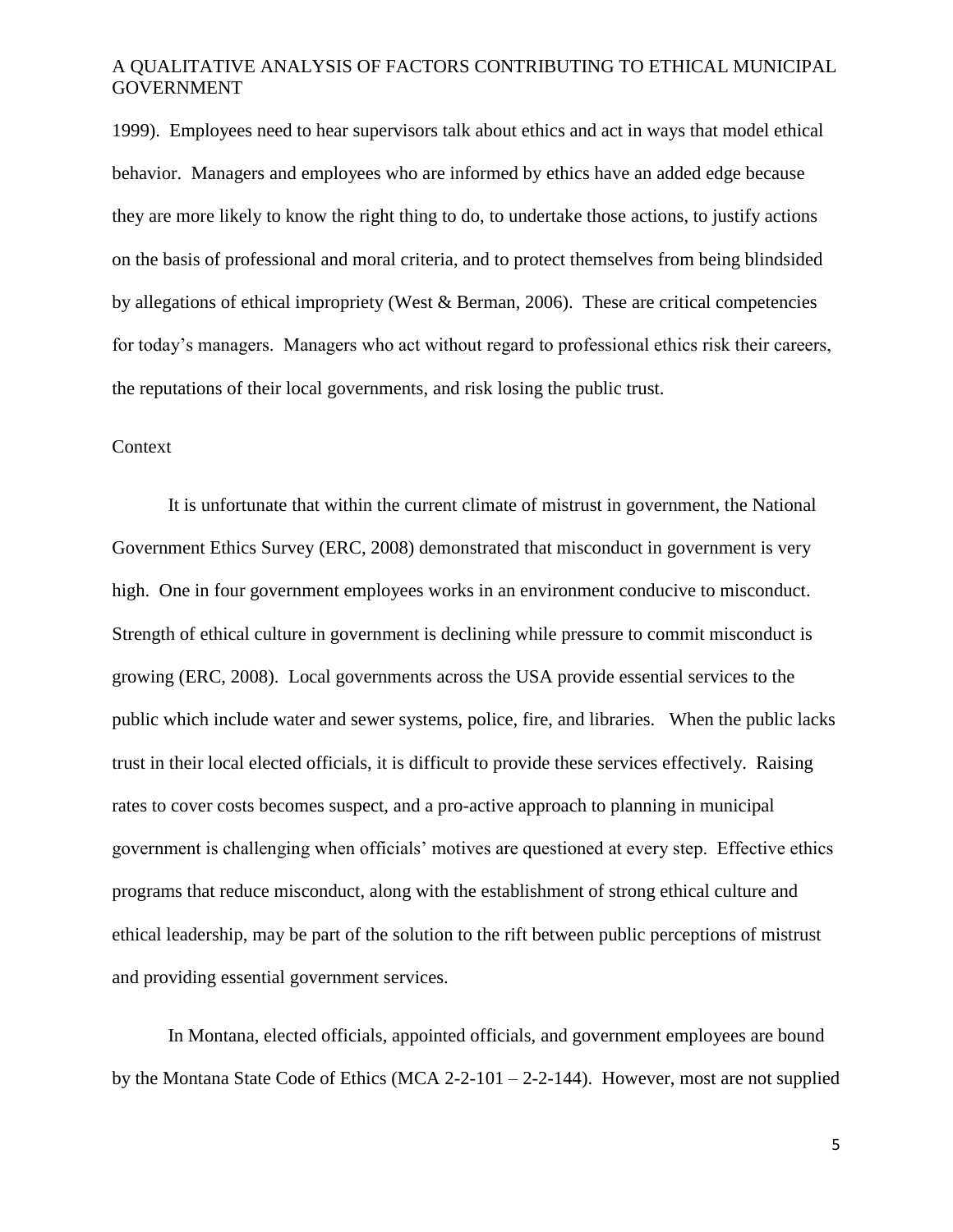with a copy of the Code or training regarding the Code. An informal survey of municipal clerks in Montana revealed that 75% of municipalities do not give new employees a copy of the Montana State Code of Ethics upon hire and 93% of municipalities provide no training on ethics to their employees (conducted by *Survey Monkey*, October 2011, emailed by list serve to 129 Montana municipalities, 45 responses or 35%).

Where national ethics surveys have contributed to research findings collectively among local, state and federal governments (ERC, 2008), little has been done to study individual units of government and the effectiveness of local ethics programs. Three studies (Jovanic, 2007; Frisque & Kolb, 2008; Pelletier & Bligh, 2006) recommended additional research into the effectiveness and impact of ethics trainings on employees and ethical culture.

In the state of Montana, there are 129 incorporated cities and towns, and 56 counties. The results of this study may serve to guide the development and/or improvement of ethics programs in municipalities and counties across the state. Research suggests that municipal governments, taking active steps in implementing ethics training programs and strengthening ethical culture, can make a significant difference in ethics risk management and restoring public trust (ERC, 2008).

#### **Study Design "Front Matter"**

#### Overarching purpose

January 2008 marked the date when a revision to the Bozeman City Charter was enacted. The charter revisions, initiated by citizens in Bozeman in response to ethical questions about high profile City decision-making, mandated the creation of an independent Board of Ethics and annual training for appointed and elected City officials and City employees (City of Bozeman,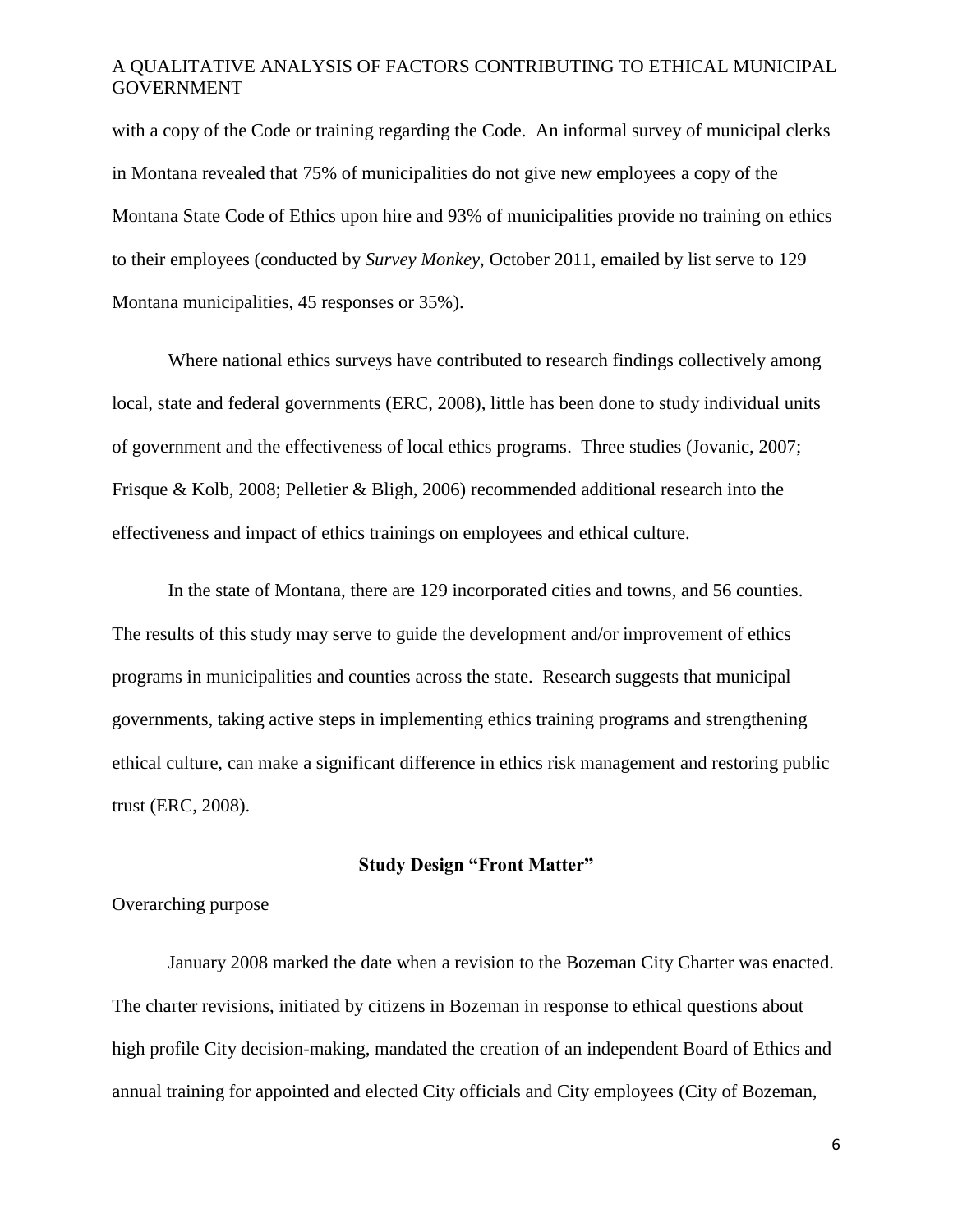Code of Ordinances, 2008). Since then, an independent Board of Ethics has been established and an Ethics Handbook has been written and distributed to all employees, elected and appointed officials. Two series of ethics trainings have been conducted (2009, 2010/2011) and the third is nearing completion. In 2012, it is timely to ask whether the implementation of an ethics program has resulted in a more ethical organization.

A quantitative pilot study was conducted in 2011 (Webb, unpublished 2011). After three years, a significant difference was shown comparing the City of Bozeman employees (with an ethics program) to the City of Kalispell employees (without a formal ethics program). Significant differences were demonstrated in the areas of ethics code awareness (policy guides employees in decision-making; employees have read the code; employees understand the code; employees know the city's ethical expectations; employees know that policies exist), ethics resources (resources are available; it is easy to get help; staff are available), and ethics program effectiveness (program is effective; ethics issues are handled in a confidential manner; the program has increased employee's trust in city; the city concerned about ethical standards). However, no significant differences were demonstrated in observations of misconduct, reporting of misconduct, or other measures of perceptions of ethical culture (ethical decision-making process, informal ethical norms, ethical leadership).

This study will provide a qualitative exploration of the City of Bozeman's ethics program and its impact on employees. As part of the ethics training design for 2012, employees participated in ethics scenarios and discussions and their input was solicited about ways to strengthen ethical behavior within the City.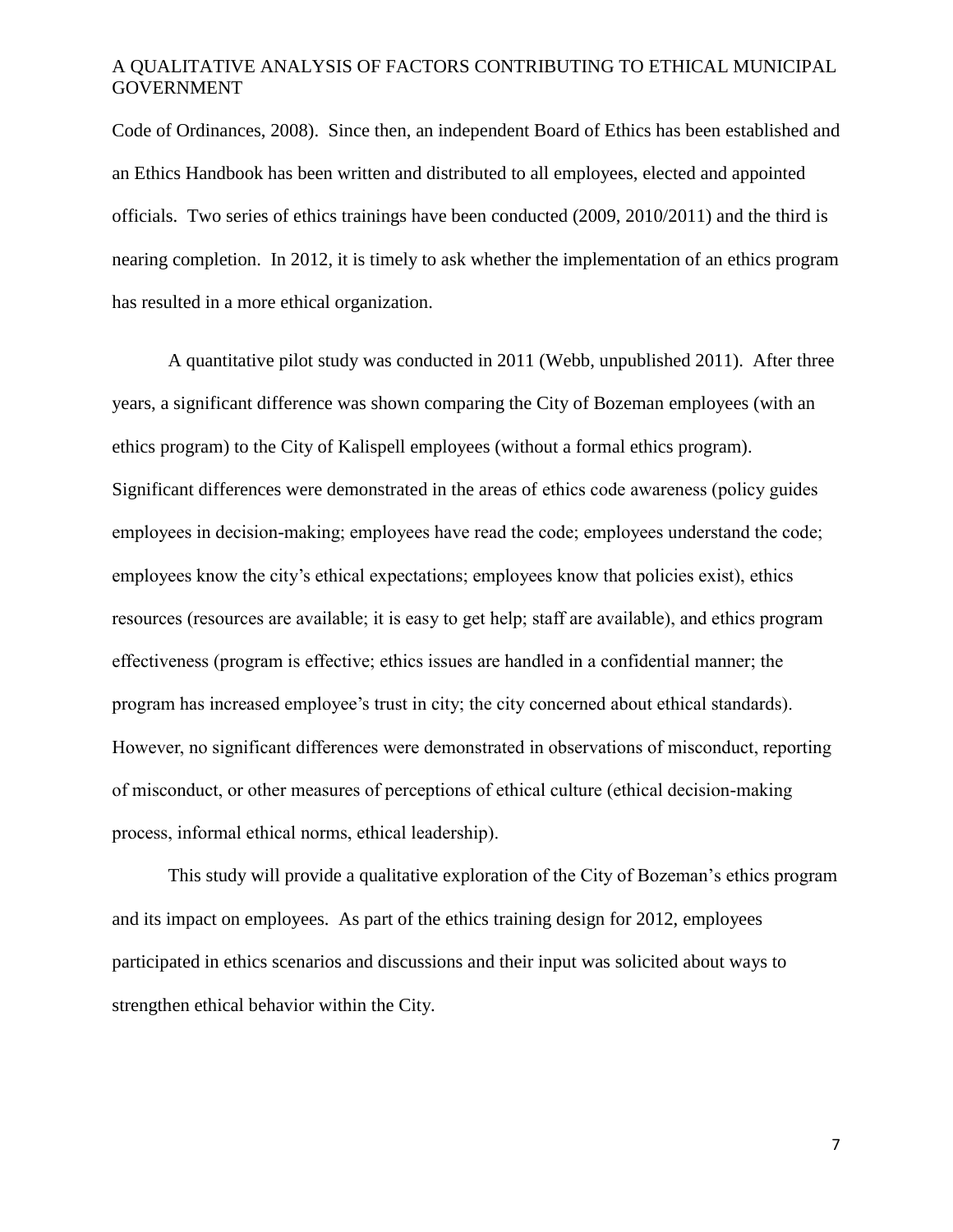Theoretical perspective

The theoretical perspective for this qualitative study is organizational culture theory. Organizational culture theory attempts to explain behavior within organizations and among organizations. It is concerned with how members of a group live and make sense of the world. This theory views culture as a lens through which members interpret, interact, and make sense of reality. Patterns of behavior, values, attitudes, and beliefs of its members are considered (Schein, 2004). In this qualitative study, two groups of employees will be compared; supervisors and non-supervisory employees. Group responses will be compared and contrasted.

#### Research Questions

A review of the literature and recommendations from the pilot quantitative research study led to the following research questions:

Research Question 1: How do two groups of municipal employees (supervisory and nonsupervisory) perceive the strength of the ethical culture in their municipality (weak – medium – strong)?

Research Question 2: What steps do two groups of municipal employees (supervisory and nonsupervisory) believe their municipality should take to strengthen the ethical culture?

Research Question 3: What role should City leadership play in strengthening the ethical culture?

Research Question 4: What do City employees want out of the Ethics Policy, Board of Ethics and the Ethics Trainings?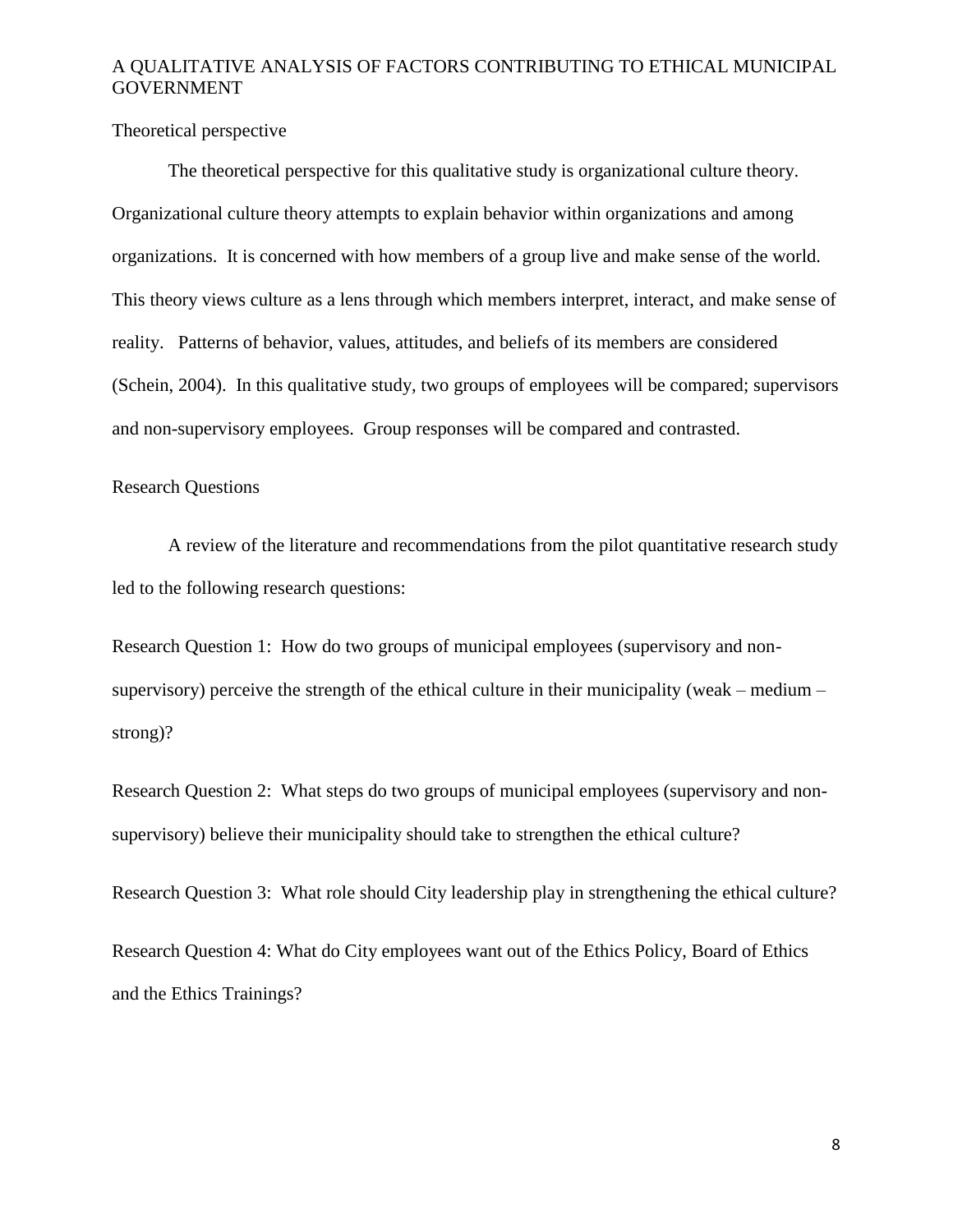#### **Study Design "Core Processes"**

#### Concept map

Figure 1 is a visual depiction of the components of an effective ethics program. West  $\&$ Berman (2006) demonstrate the interconnectedness of an ethics system. Their model considers the instruments and programs in place to teach employees about ethics and to provide guidelines for their behavior (for example, a code of ethics and trainings). This model also addresses the role of leadership in setting the tone for the organization and the ethics of management. Finally, the ethical climate and culture in which organizational decisions are made are included as a factor. The influence of these three factors results in support for ethical or unethical behaviors.



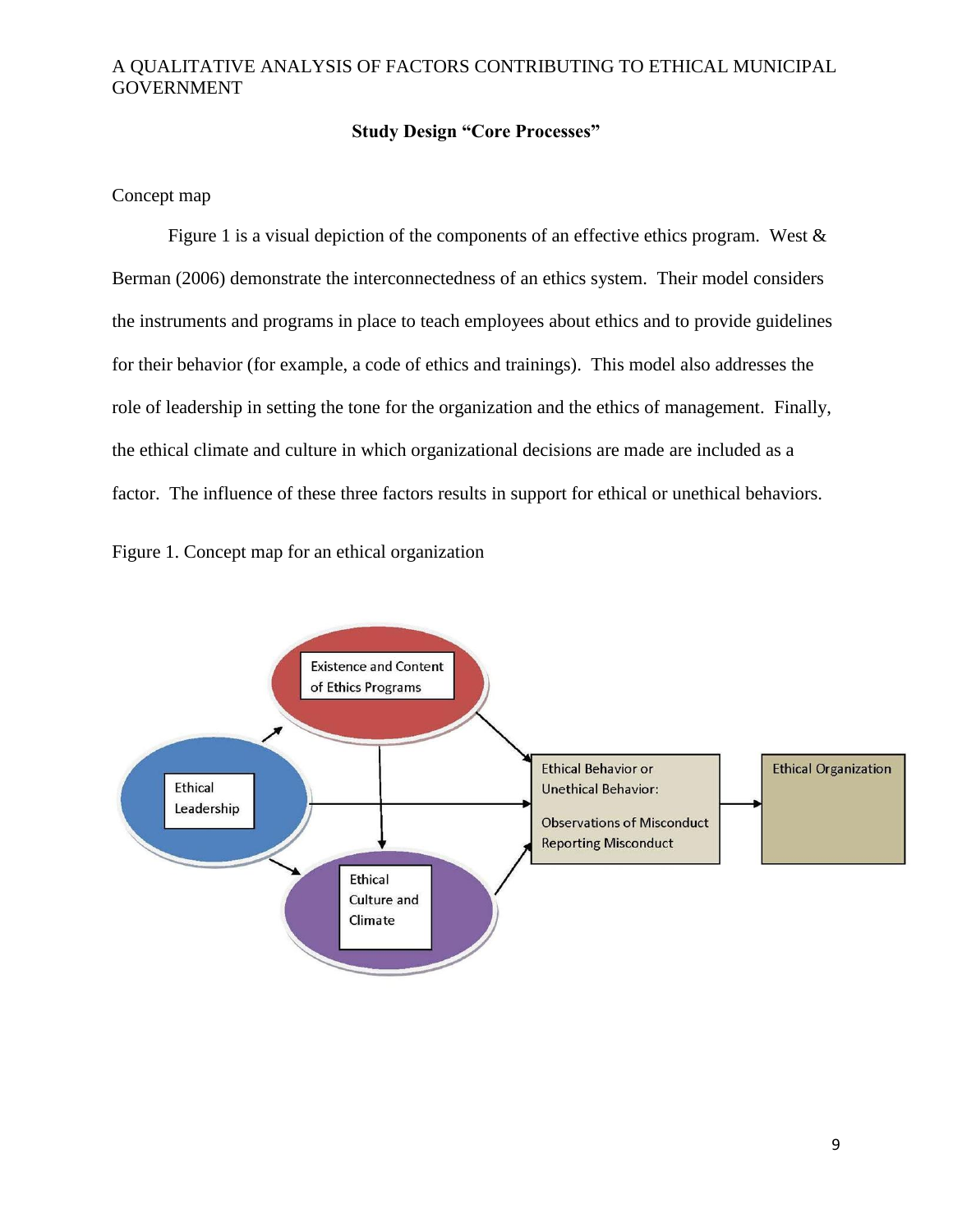#### Design Strategy

The design strategy for this study is purposeful sampling. The case for study is the City of Bozeman as a municipal government organization. With over 300 employees, data gathered will provide rich information and will be a good indication of the phenomenon of interest: organizational ethics. The sample will generate insight about municipal ethics as it pertains to the City of Bozeman (Patton, 2002).

#### Data Collection for fieldwork strategy

The data collected will be qualitative in nature. Thirteen 90-minute ethics training sessions, involving 300 City employees, will include small group discussions which address the research questions. Direct quotations from individuals and small groups will be captured, along with flip chart notes from each small group discussion. The resulting rich data will be reviewed for emerging themes. I will be conducting all thirteen training sessions, allowing for direct contact with both groups of informants; supervisors and non-supervisory employees. I am not an employee of the City, and will provide the trainings from a neutral consulting role. Empathetic neutrality and mindfulness will be part of the fieldwork strategy. I will work with the City staff in a non-judgmental way, showing respect, responsiveness, and support for the work of the municipal government (Patton, 2002).

#### Methods of data collection

The unit of analysis for this study is structure focused. The unit is the organization; the City of Bozeman municipal government. The sampling is stratified purposeful sampling. Two subgroups of employees within the organization are of interest; supervisors and non-supervisory employees. Separating the groups will facilitate comparisons (Patton, 2002). The sample size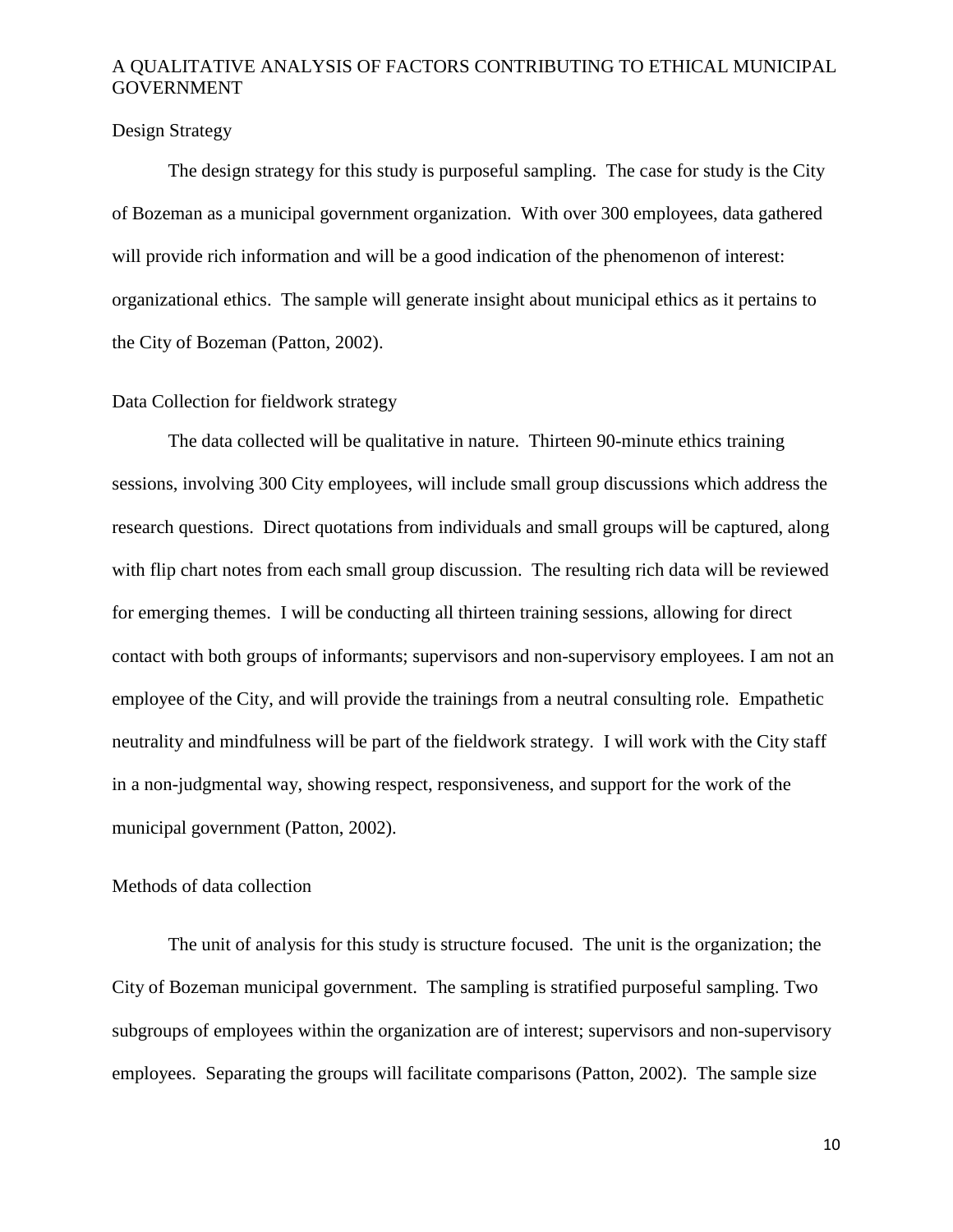for this study is 300. There are 236 non-supervisory employees and 64 supervisors. In qualitative research methods, multiple perspectives must be systematically sought during research inquiry (Strauss & Corbin, 1994). The design of this study allows for multiple perspectives on a large scale. The number of trainings and employees will allow for rich data from which to synthesize conclusions and recommendations. Responses by supervisory groups of employees will be compared and contrasted with non-supervisory employees.

In each training session, anonymous clicker responses will be saved electronically. Flip chart notes from each small group will be collected. I will take observational field notes and will log quotes from individuals and small group reports.

#### Analysis strategy

The analysis strategy will be inductive analysis and creative synthesis (Patton, 2002). With thirteen 90-minute trainings involving 300 employees working in 50 small groups, I will have the opportunity to become immersed in the data. Important patterns and themes will emerge. Inductive analysis begins with exploring the data, confirming what is emerging, and ending with creative synthesis. This approach will work well with the copious amount of data generated from the trainings and small group discussions.

#### Data analysis

Three sessions were conducted for supervisors (64 individuals) and 10 sessions were conducted for non-supervisory employees (236 individuals). The trainings took place in 3 different locations, within a 3-week period of time from late March to early April 2012.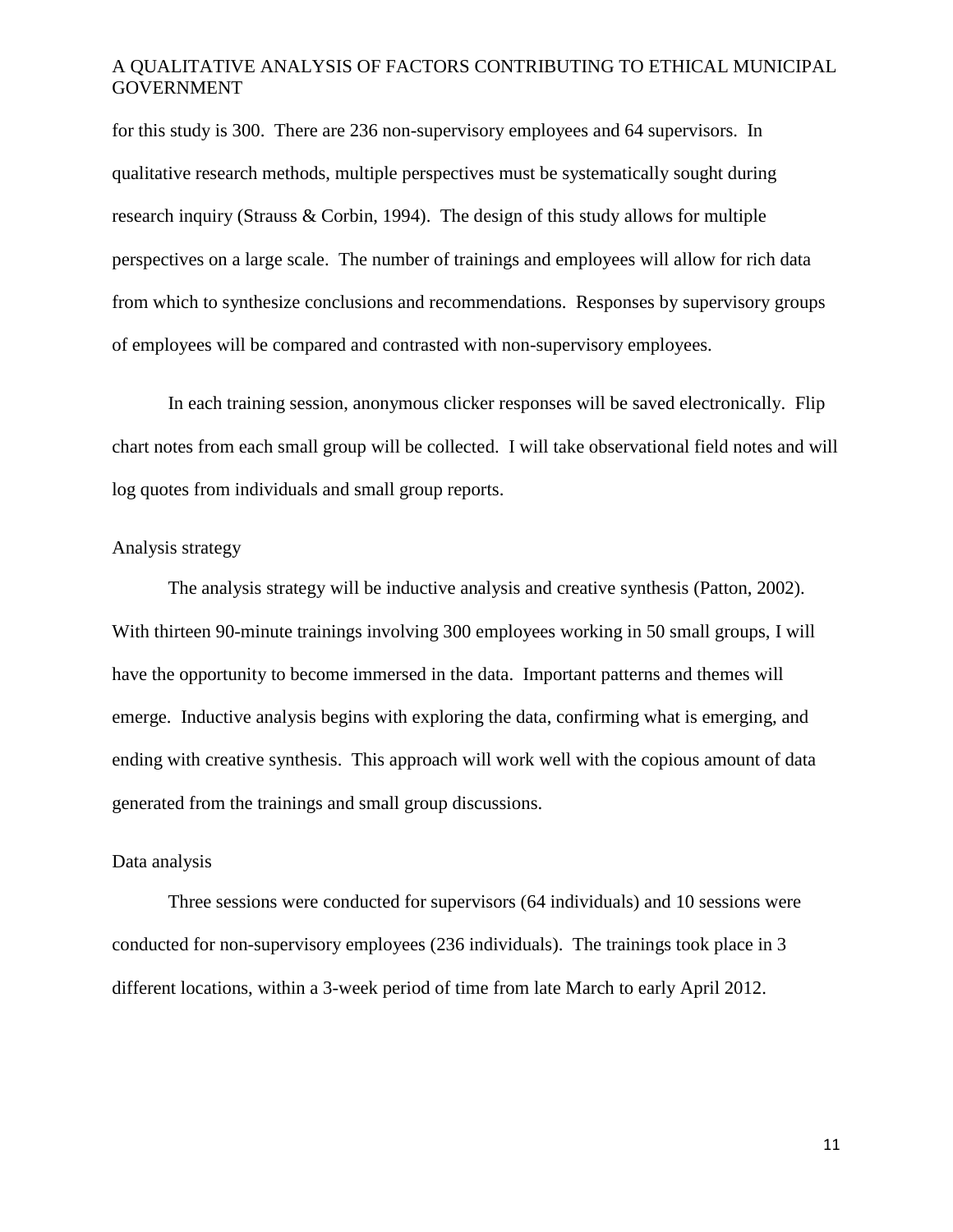Anonymous electronic clicker responses were saved, flip chart notes from 50 different small group discussions (3-10 in each small group) were gathered, and field observation notes were kept.

Since the trainings spanned a 3-week period of time, I transcribed notes as the data was available. After each training session, the flip chart notes were transcribed to a word document, organized by research question. The bullet items from the flip charts were transcribed verbatim. As additional training sessions took place, I added new data and aligned the incoming data to content areas or themes that were emerging. I also kept track of the number of times a specific theme was mentioned by a small discussion group and tallied these frequencies. The supervisor sessions were analyzed separately from the non-supervisory employee sessions. This was done for ease in comparison after all the data was collected. Field observation notes were checked against the flip chart data to ensure consistency among the multiple measures (triangulation). Field observation notes also included direct quotations of what individuals actually said to provide meaning to the shorter, bulleted items on the flip charts. Clicker responses were reviewed to provide another method of triangulation.

#### Analysis of training content

In the manifest-content analysis, the supervisors and non-supervisory employees were treated as separate data sets in order to allow potentially different perspectives to emerge (Trevino et al., 2003). Flip chart notes were read carefully, analyzed by question, and emerging categories were identified. Once all the training sessions were completed and the notes added to the data set, overall themes were named. The same themes emerged in the responses to more than one of the research questions (for example, clarity in ethics guidelines). To avoid redundancy, I then determined which research question to assign to that particular theme and the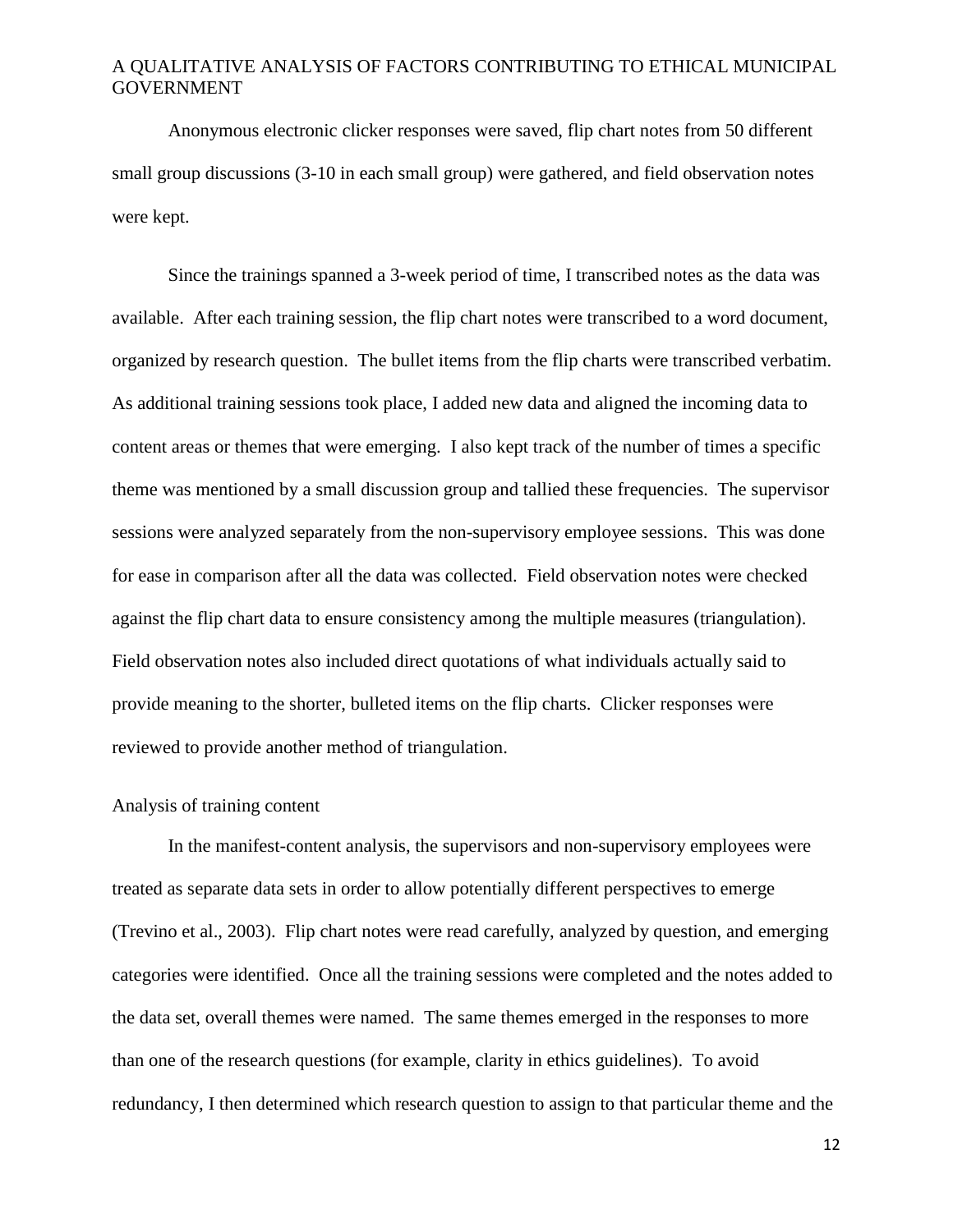total number of times a theme emerged was counted. To strengthen this study, content analysis would be more effective if more than one person(s) reviewed the content and classified the data into the themes (inter-rater reliability).

Measures to enhance research quality and credibility

The fall 2011 quantitative research study of the ethics program within the City of Bozeman provided the context for this spring 2012 qualitative study. Recommendations from that study were utilized in this design (Webb, unpublished 2011). I have served as the author/researcher for both studies, and I personally delivered the 13 training sessions used to gather qualitative information here.

Maxwell (2005) introduces the concept of researcher bias. He identifies a threat to the validity of qualitative conclusions in selecting data that fit the researcher's existing theory or preconceptions. Since I have studied the ethics topic with the City previously, this would appear to be a possible threat. However, this study produced a large amount of data across various training dates and locations and some very strong themes emerged. I was aware of my investment in the ethics trainings with the City, and solicited input and feedback from my colleagues at the Local Government Center, from professionals within the City of Bozeman, and from my professor and classmates in EDCI 507. The very large sample size here helps to neutralize bias by the researcher.

Maxwell (2005) also discusses the influence of the researcher on the setting, or researcher reactivity. As the trainer for all 13 ethics training sessions, I was aware of my influence in designing and guiding the discussions. To minimize my personal influence, I followed a script for the trainings and provided the research questions visually on a power point slide so that the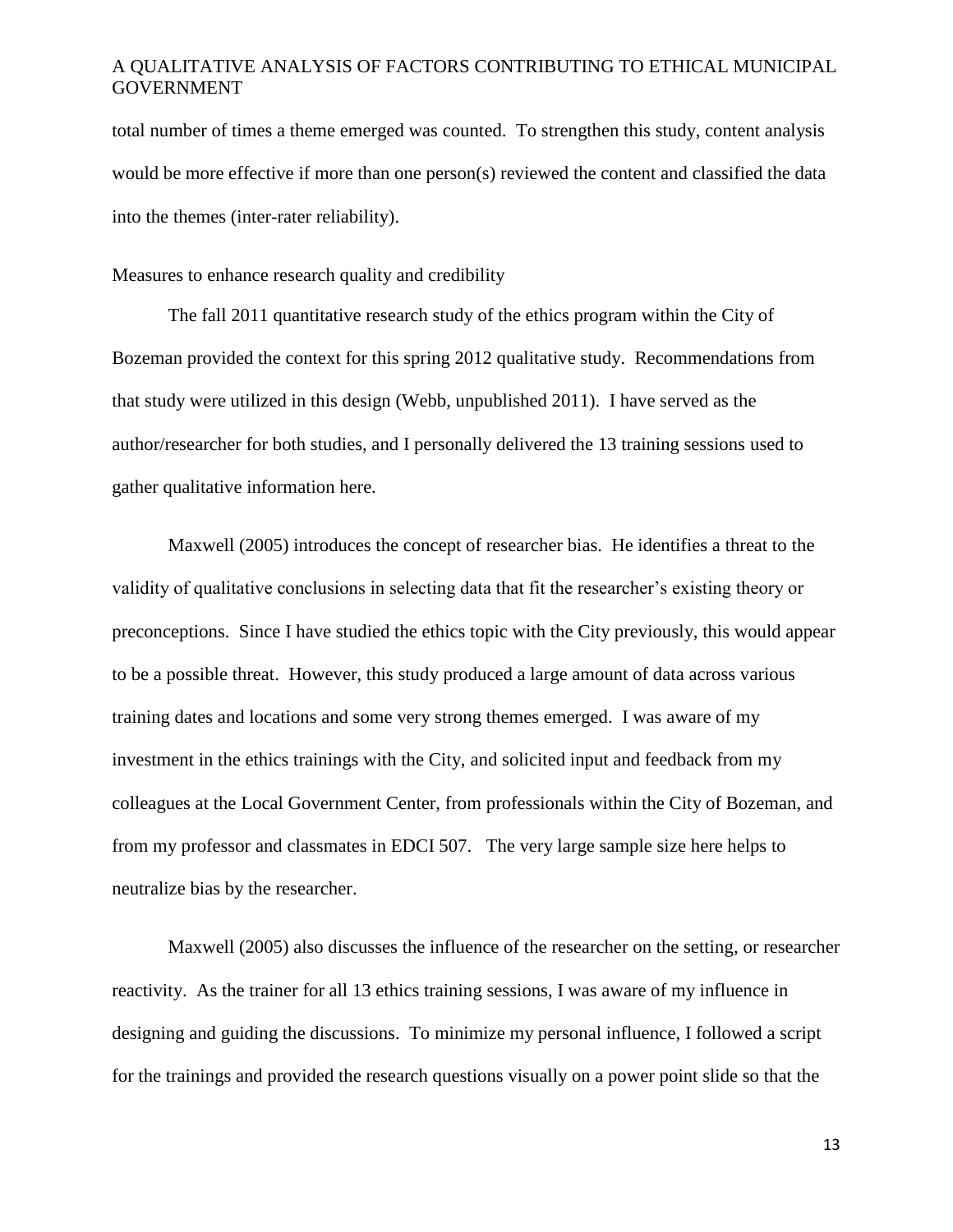small groups could read them and refer to them while working together. I was not involved in the small group discussions as they answered the questions and came up with solutions and suggestions for the City. Coming from an empathetic neutrality and mindfulness orientation, I was conscious of not leading the discussion in certain directions, and instead asking clarifying questions to better understand the viewpoints of a particular individual or small group during the group reporting.

Maxwell (2005) provides a checklist of validity tests. For the current study, there was intensive, long-term involvement with the organization. Repeated observations were part of this study (over 13 trainings). This study produced rich data from 300 employees attending 13 trainings sessions, resulting in 50 small groups for discussion of the research questions.

Triangulation is based on the premise that no single method will solve the problem of competing explanations (Patton, 2002). To avoid the bias that comes from single methods, single observers, or single theories, the strategy of triangulation is incorporated into the design. In this study, triangulation steps included multiple measures (anonymous electronic clicker responses, flip chart notes, observation field notes, and verbal reports), multiple sources (13 separate trainings held in 3 different locations, at different times of the day, with two sets of key informants – supervisors and non-supervisory employees), and multiple researchers (trainings and questions were designed by Local Government Center staff, the City of Bozeman ethics resource staff, and were commented and reviewed by EDCI doctoral students and professor).

Although recordings would have been useful and would have added to the depth of this study, the training sessions were not recorded by audio or visual means due to confidentiality and sensitivity of the issues. There was a level of nervousness about open discussion of ethics by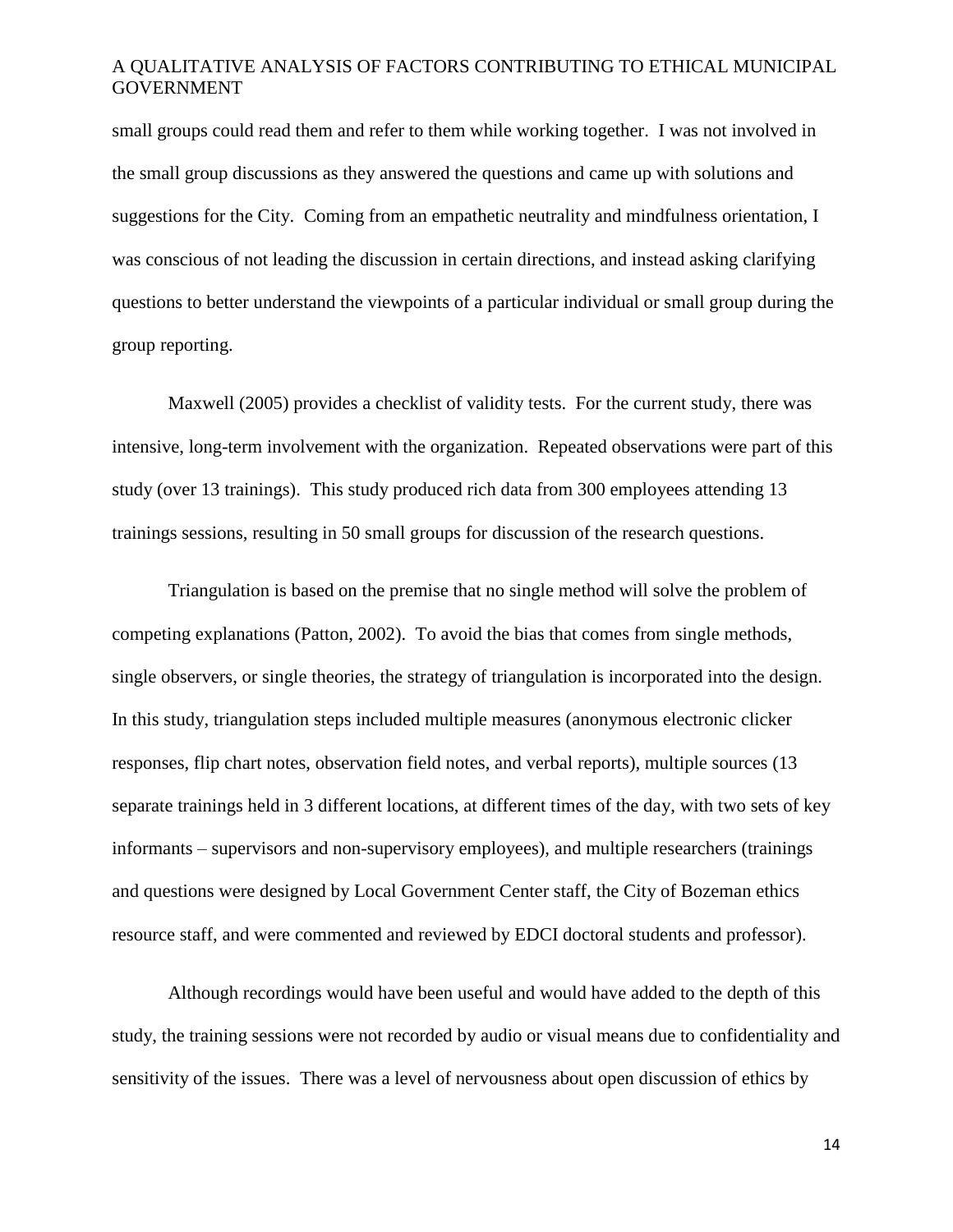employees within the City. This was also experienced during the Fall 2011 quantitative on-line survey. Concerns were expressed about whether responses were truly anonymous and the potential of retaliation for honest negative responses. During the small group discussions for non-supervisory employees, I asked any managers present to leave the room. This allowed for more open responses by the non-supervisory employees.

#### **Findings**

The 2012 ethics trainings for the City of Bozeman began on March 21. Between March 21 and April 6, a series of 13 trainings were offered. Morning, afternoon, and evening hours were scheduled to allow for the greatest flexibility in meeting the needs of employees who were mandated to attend. Three locations were utilized; the City Commission room at City Hall, the training room in the Public Works building, and the municipal court room at the Law & Justice Center. These three rooms had entirely different atmospheres for training.

The municipal court room was the least conducive to open discussion. The three trainings in the court room took place late in the evening  $(9:30 \text{ pm} - 11:00 \text{ pm})$  to accommodate shifts and consisted of the smallest numbers in attendance. To access the Law & Justice building at night, an intercom and buzzer system had to be used. After gaining entry, it was obvious that the business of the day had come to a close. Only the custodial workers were visibly present, although the lights were on in the police section of the building, behind glass dividers. Someone had to unlock the court room to let us in. The chairs in the municipal court room are like church pews with rigid backs and are arranged in straight rows. They are bolted to the floor and cannot be moved to facilitate group discussion. A blank white wall was used to set up the projector and power point, and there was a clear immovable divider between where the participants sat and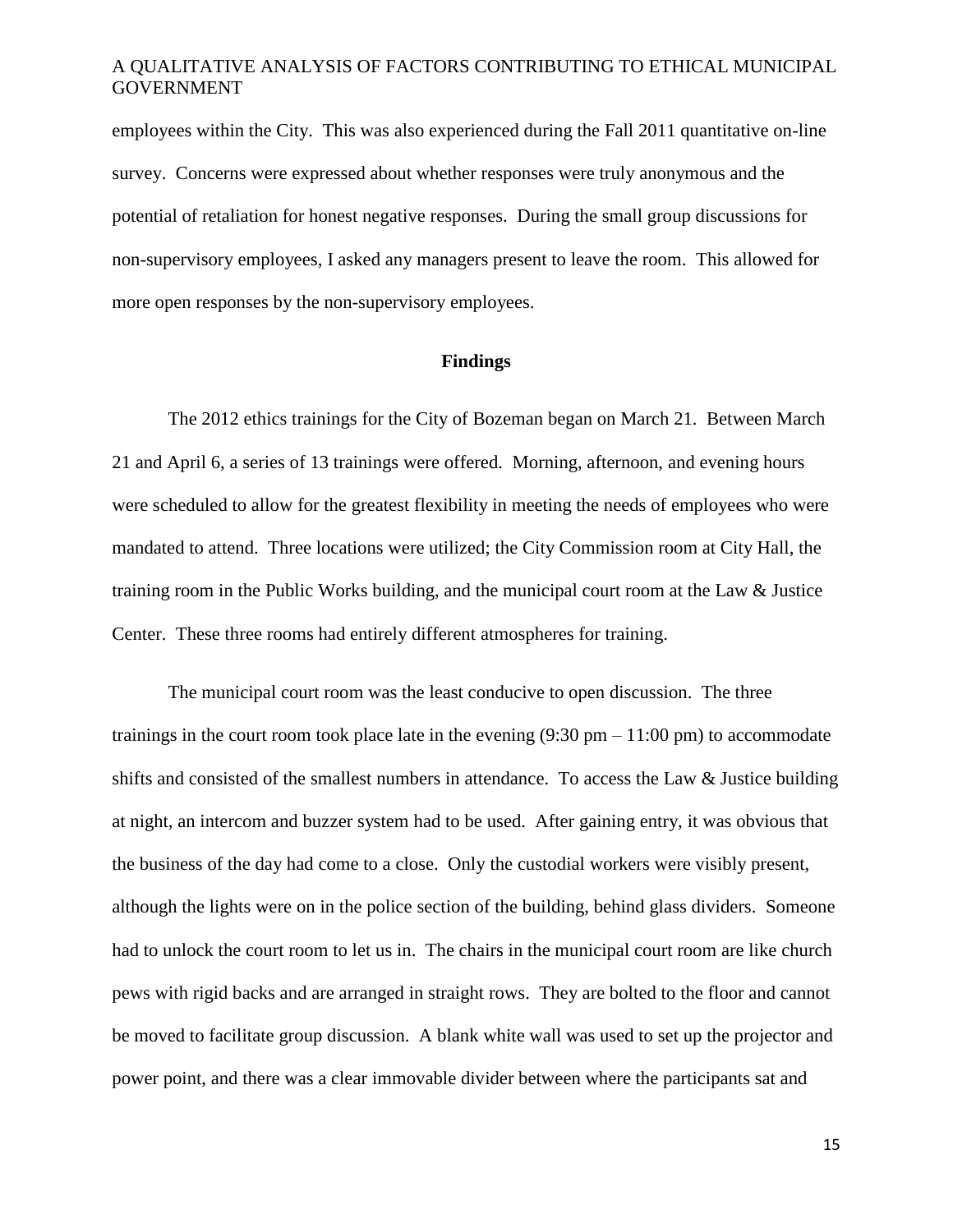where I had to set up the projector. The groups who attended the three evening sessions were small in number and represented several departments. Group discussions were not as robust, almost as if the trials of the day had left a residue in the room. The building at that time of night was very quiet.

In contrast, the City Commission room at City Hall was large and filled with natural light. The room holds over 150 people. Rectangular tables were spread out through the room with 5-6 chairs at each table. At the front of the room is a half-oval of formal desks where the City Commissioners sit for Commission meetings. There is a large window in the room. The electronics in this room were top-notch. Two large flat screens were available for viewing; there was no need to set up a projector against a white wall. My laptop easily connected to a larger system which made set up easy. Snacks, coffee and water were available to participants. These City Hall sessions were held during the day from  $8:30 - 10:00$  am,  $10:30$  am – noon,  $1:00 - 2:30$ pm, or 5:00 pm – 6:30 pm. Employees usually filled up the room from the back or middle. I had to request that employees move to tables with clickers and other materials, rather than sitting at the back of the room. It appeared that employees who arrived 15 minutes early wanted to grab a coveted spot at the back. Those who wandered in at start time, or a little late, were left with front tables. This room had a much more professional feel to it than the Municipal Court Room. The Municipal Court was more stifled and enclosed. Employees entered this room and quickly chatted with others and helped themselves to the available refreshments.

The third location was the training room at the Public Works building. This was my favorite venue. There was a lot of activity going on in the Public Works building every time I arrived. Upon entering the building, there are receptionists right beyond the door who greet and welcome visitors. The training room was smaller than the City Commission room, but had good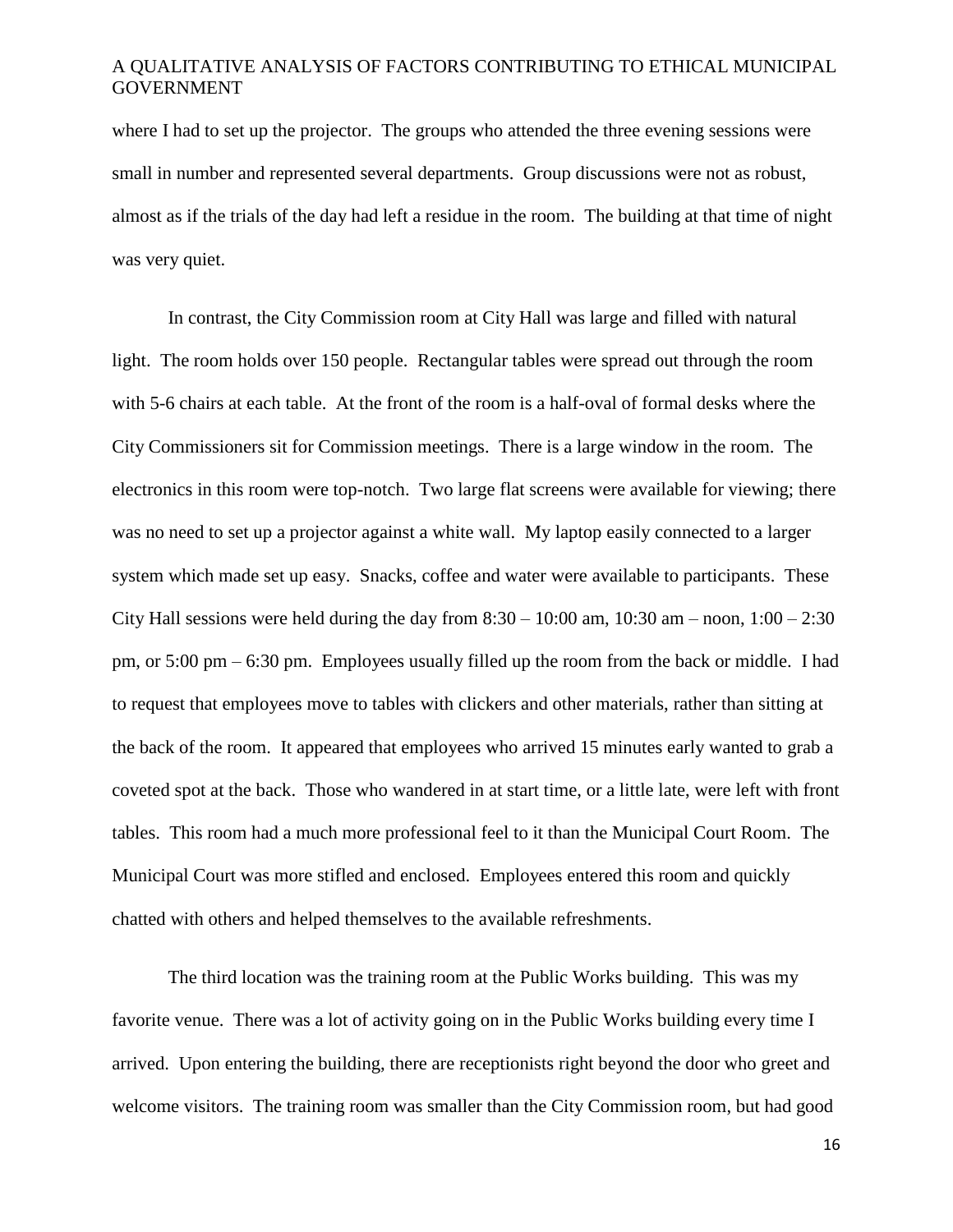lighting and rectangular tables that were conducive to discussion. The room wasn't as large, or as formal, and participants appeared more at ease with each other. The electronics here were also easy to use, with a laptop hook up, ceiling mounted projector, and a large screen. Again, this room filled up from the back to the front, and those who came late ended up in the front row. These trainings also took place during the day from  $8:30 - 10:00$  am,  $10:30$  am – noon, or  $1:00 -$ 2:30 pm. There was a break room next door and I would sometimes see employees from previous sessions in the room. They would often greet me and ask me how I was doing.

Ethics trainings are mandated by City charter and there were a lot of employees to move through the trainings in the few weeks allotted. Knowing that the trainings were required, and that employees had mixed feelings about attending, I started each session by introducing myself, and showing them a Dilbert cartoon. The cartoon pokes fun at mandatory ethics training and talks about how the trainings are "mostly common-sense" anyway. After viewing the comic I explained what we would be doing in 90 minutes and then used clicker polling to find out how employees felt about being at the training. The first clicker question asked them to rate how they felt about attending ethics training and the second clicker question asked them if they had been honest about their response to the previous question. This helped set a playful tone and one that showed an understanding of attitudes regarding mandatory training. These early clicker questions allowed me to demonstrate how anonymous clicker polling worked and that it was OK to not want to be present at the training. However, 69% of the employees and 80% of the supervisors demonstrated through clicker responses that although they were required to come to the training, it wasn't so bad and they usually learned something. This predominant attitude made it easier to proceed with the training. Employees indicated that they liked the use of anonymous clicker polling for ethics training.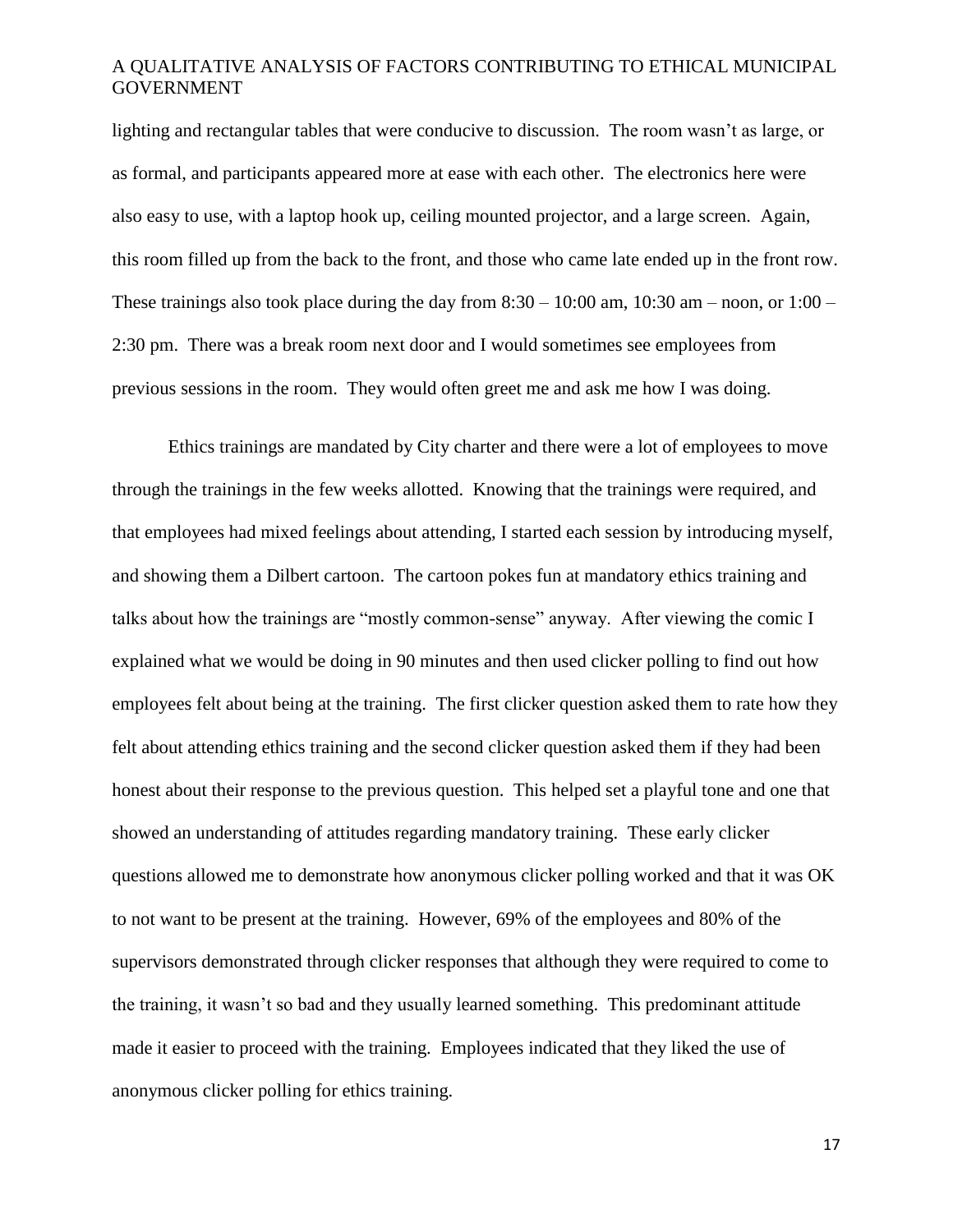After the introduction, I presented the results from the Fall 2011 quantitative research study. A sample of the City of Bozeman employees had participated in the on-line survey, another sample had declined to participate, and none had received the research results directly. Although not much discussion was generated by the research results, employees indicated that they were pleased to hear the results and gain an understanding of the study implications.

Next, a series of ethics "Red Light/Green Light" questions were asked. These consisted of short scenarios that presented potential ethical dilemmas. If there was a potential ethical issue present, participants selected a button that reflected a "red light" response. If the participant thought that the scenario did not reflect an ethical concern, they pushed a "green light" response. There were 5 of these questions in the training (the questions were adapted for the perspective of an employee or a supervisor depending on the training). After each "Red Light/Green Light" question, and large group discussion, the corresponding ethics code was highlighted. The intent of these questions was to serve as a warm up, to generate critical thinking, and to provide a connection to the City of Bozeman code of ethics.

The next portion of the training consisted of more in-depth ethical scenarios. A slide with an ethical situation was projected and read to the large group. One to 3 anonymous clicker response questions were generated, and then small groups were formed to discuss the ethical situation. The small groups were given 3-5 minutes to discuss the situation and how they would respond to it. Due to the noise level of the small group discussions, and the engagement of employees in these discussions, a small cow bell was utilized to re-gain attention to the front of the room to facilitate a summary discussion about the specific scenario. Employees and supervisors appeared to appreciate the opportunity for discussion and to apply critical thinking skills to these ethical scenarios. The scenario discussions were included in the training to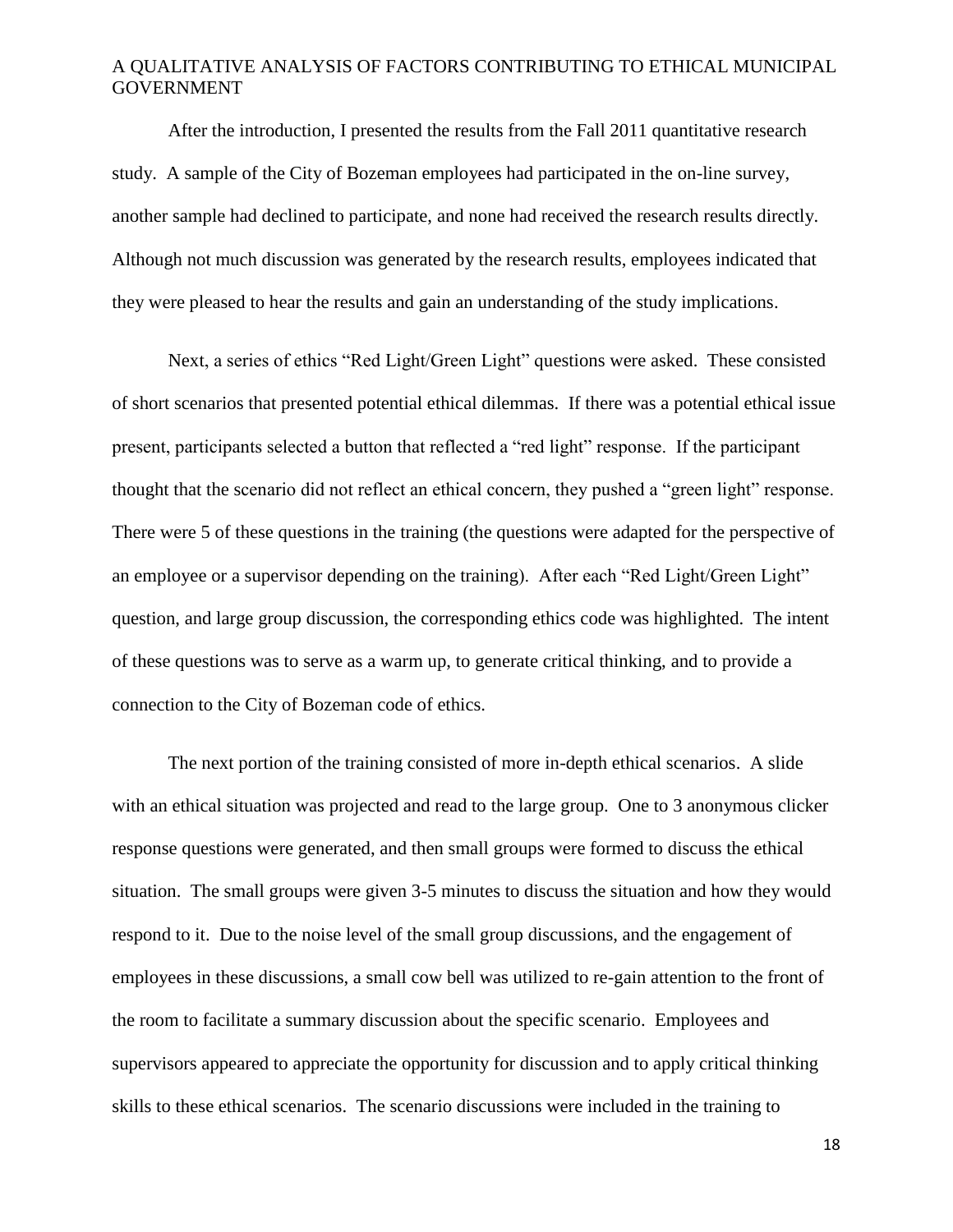promote involving others in ethical dilemmas and to demonstrate that a variety of opinions can lead to different perspectives and more informed ethical decision-making. Employees got to discuss what the right thing to do might be in the situation. Two or 3 of these longer scenarios were utilized in each training session, depending on the time available. Again, a large group discussion was facilitated after each small group discussion, and the relevant code was attached to the particular scenario.

The final part of the training session involved the 4 research questions. Employees and supervisors formed small groups and responded to each of the research questions. Responses were put onto a flip chart page (or pages) and the small group selected a spokesperson who reported back to the large group what they talked about. I took observational field notes during the report out by small groups and asked clarifying questions for greater understanding.

At the close of each training session, two clicker evaluation slides were utilized for feedback (Likert scale response items: this training session was a good use of my time, and I learned something today that I will use in my work with the City).

Back in the Local Government Center office, I transcribed the flip chart notes to a word document by research question. The observational field notes were utilized to check for consistency and to provide quotations of what people actually said. Results were organized by patterns and themes.

A representation of the frequencies of emerging themes can be found in Table 1, demonstrating responses from employees and supervisors separately by research question. Numbers to the right of each bullet represent frequencies. The number to the left of the slash represents the number of small groups who discussed the theme. The number to the right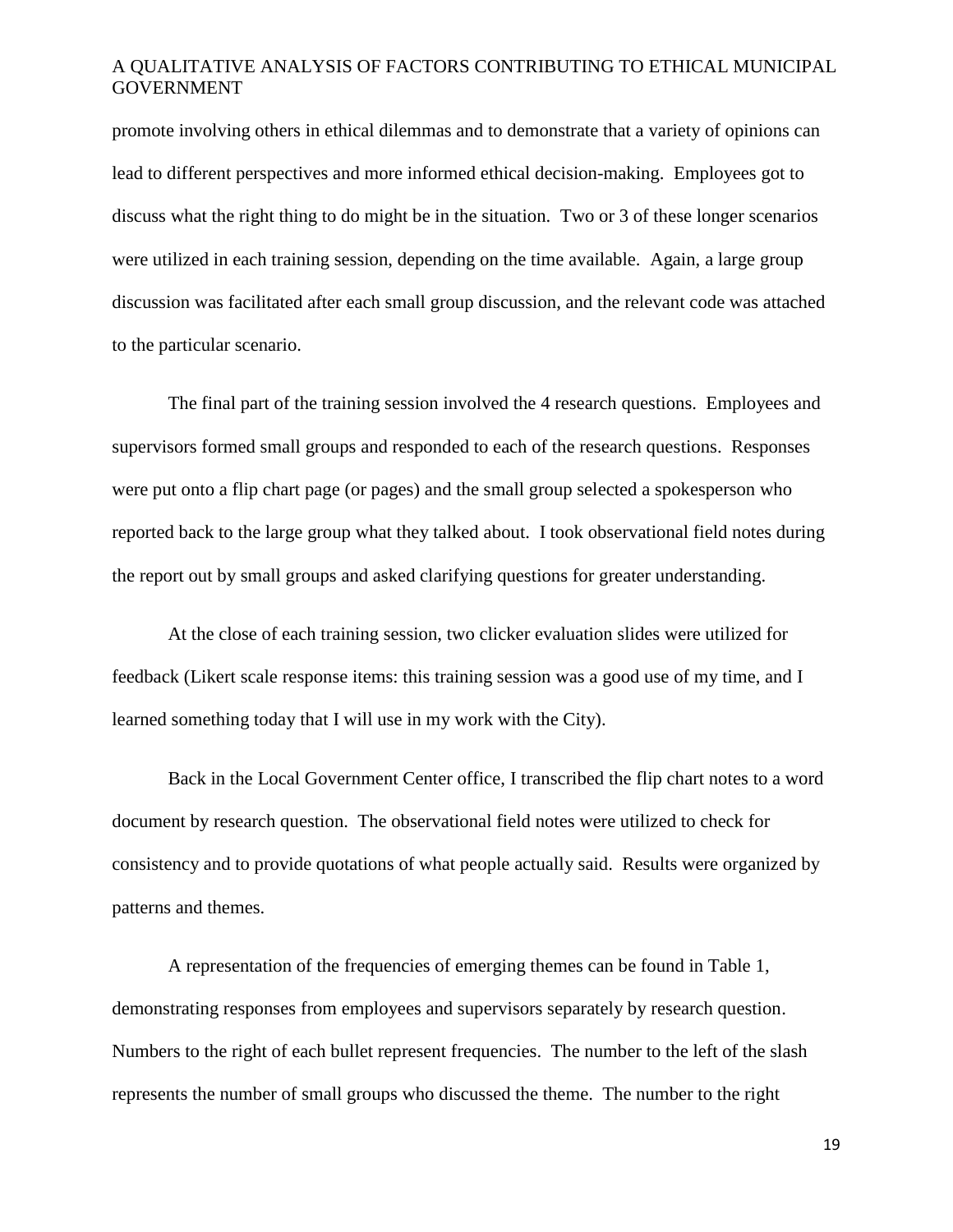represents the total number of small groups who discussed the theme. There was redundancy in the emerging themes among the research questions. I chose which research question to assign the theme, to make sense of the data and to avoid repeating information. This was not a perfect process and overlap does occur. I did not include categories in the chart if they emerged only once. My goal was to find patterns in the data rather than anecdotes representing just a few people (Trevino et al., 2003). However, I will give the entire list of comments to the City of Bozeman at the close of this study.

| Question                                                                                                                                                  | Employees                                                                                                                                                                                                                                                                                                                                                                                                                                                 | Supervisors                                                                                                                                                                                                                                                                                                                         |
|-----------------------------------------------------------------------------------------------------------------------------------------------------------|-----------------------------------------------------------------------------------------------------------------------------------------------------------------------------------------------------------------------------------------------------------------------------------------------------------------------------------------------------------------------------------------------------------------------------------------------------------|-------------------------------------------------------------------------------------------------------------------------------------------------------------------------------------------------------------------------------------------------------------------------------------------------------------------------------------|
| Q1: Talk about how your<br>group perceives the ethics<br>"culture" within the City of<br>Bozeman. Is it weak, strong,<br>or somewhere in between.<br>Why? | Strong 6/38<br>$\bullet$<br>Strong culture on the<br>departmental level 7/38<br>In between weak and<br>strong $16/38$<br>Weak 6/38<br>Weak for administration<br>4/38                                                                                                                                                                                                                                                                                     | Strong 6/12<br>$\bullet$<br>Moving in a positive<br>direction 3/12<br>In between weak and<br>strong $3/12$<br>Strong within our<br>department 2/12                                                                                                                                                                                  |
| Q2: What steps would you<br>take to strengthen ethical<br>behavior within the City of<br>Bozeman?                                                         | Accountability 18/38<br>Hold people accountable at<br>all levels, tie ethics to<br>evaluation<br>Communication and<br>transparency 16/38<br>Improved communications<br>and transparency<br>Training 14/38<br>Continue education,<br>trainings and discussion<br>Hire and promote ethical<br>people 6/38<br>Create anonymous avenues<br>to report ethical violations<br>6/38<br>Increase pay, implement<br>recommendations from<br>compensation study 3/38 | Training 5/12<br>Continue education,<br>trainings and discussion<br>Realistic Policies 4/12<br>Ethics policies more<br>realistic, more guidance<br>and clarity in the gray areas<br>Accountability 3/12<br>$\bullet$<br>Hold employees more<br>accountable<br>Pro-active 2/12<br>Be pro-active and not<br>reactive to ethics issues |

Table 1. Responses to research questions by category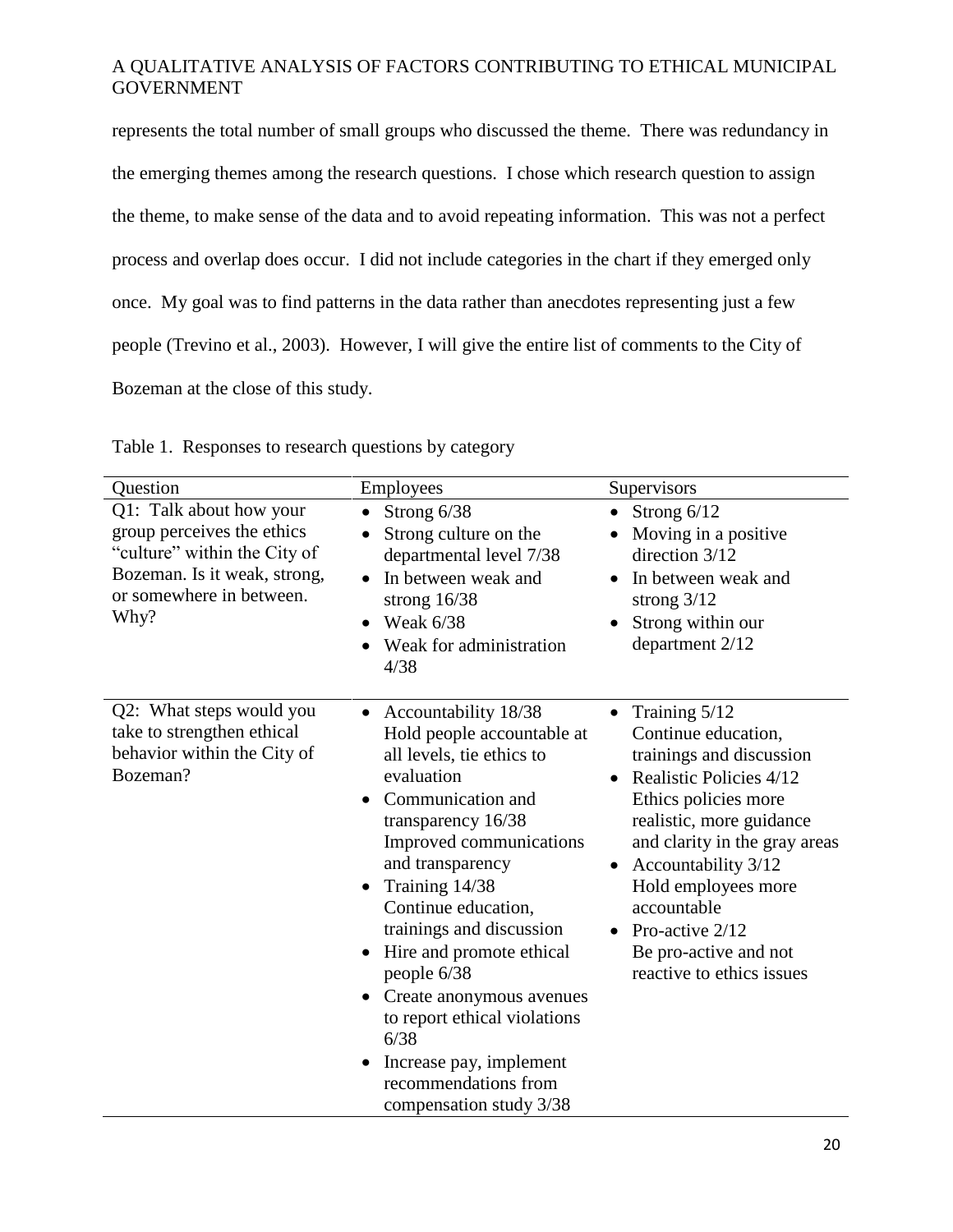| Q3: What do you think the<br>role of City Leadership should<br>be in strengthening the ethical<br>culture? (Employee Question)<br>OR As a supervisor and leader<br>within the City, what role do<br>you serve or should you serve<br>in creating the ethical culture<br>of the City? How can the City<br>Leadership assist in creating a<br>stronger culture? (Supervisor<br>Question) | Lead by example; be a<br>good role model for staff<br>26/38<br>Safe environment 10/38<br>Create and reward a culture<br>where questions are invited<br>and asked freely, in a<br>retaliation-free<br>environment<br>Bridge the gap between<br>management and<br>employees 10/38<br>City Leaders are ethics<br>experts 2/38                                                                                          | Lead by example; be a<br>good role model for staff<br>11/12                                                                                                                                                        |
|----------------------------------------------------------------------------------------------------------------------------------------------------------------------------------------------------------------------------------------------------------------------------------------------------------------------------------------------------------------------------------------|---------------------------------------------------------------------------------------------------------------------------------------------------------------------------------------------------------------------------------------------------------------------------------------------------------------------------------------------------------------------------------------------------------------------|--------------------------------------------------------------------------------------------------------------------------------------------------------------------------------------------------------------------|
| Q4: As a City employee, what<br>do you want out of the Ethics<br>Policy, Board of Ethics and<br>the Ethics Trainings?                                                                                                                                                                                                                                                                  | Clear guidelines 22/38<br>$\bullet$<br>clarity for behavior, gray<br>areas, gifts<br>Training Design 21/38<br>Variety in what employees<br>want, like scenarios and<br>discussion, like clickers,<br>like meeting staff from<br>other departments<br>Board of Ethics 21/38<br>Introductions, visibility,<br>access, communication<br>Legal Guidance 9/38<br>$\bullet$<br>Available, visible, clear,<br>common-sense | Training Design 7/12<br>Specific scenarios within<br>departments, like scenarios<br>and discussions<br>Clear guidelines $6/12$<br>Clear expectations from the<br>City, guidance in gray<br>areas, clarity on gifts |

\* Numbers to the right of each bullet represent frequencies. The number to the left of the slash represents the number of small groups who mentioned the response theme to this item. The number to the right represents the total number of small groups who discussed the item. There were 3 supervisor training sessions with a total of 12 small groups for discussion. There were 10 employee training sessions with a total of 38 small groups for discussion. Small groups consisted of 3-10 individuals.

Research Question 1: How do two groups of municipal employees (supervisory and non-

supervisory) perceive the strength of the ethical culture in their municipality (weak – medium –

strong)?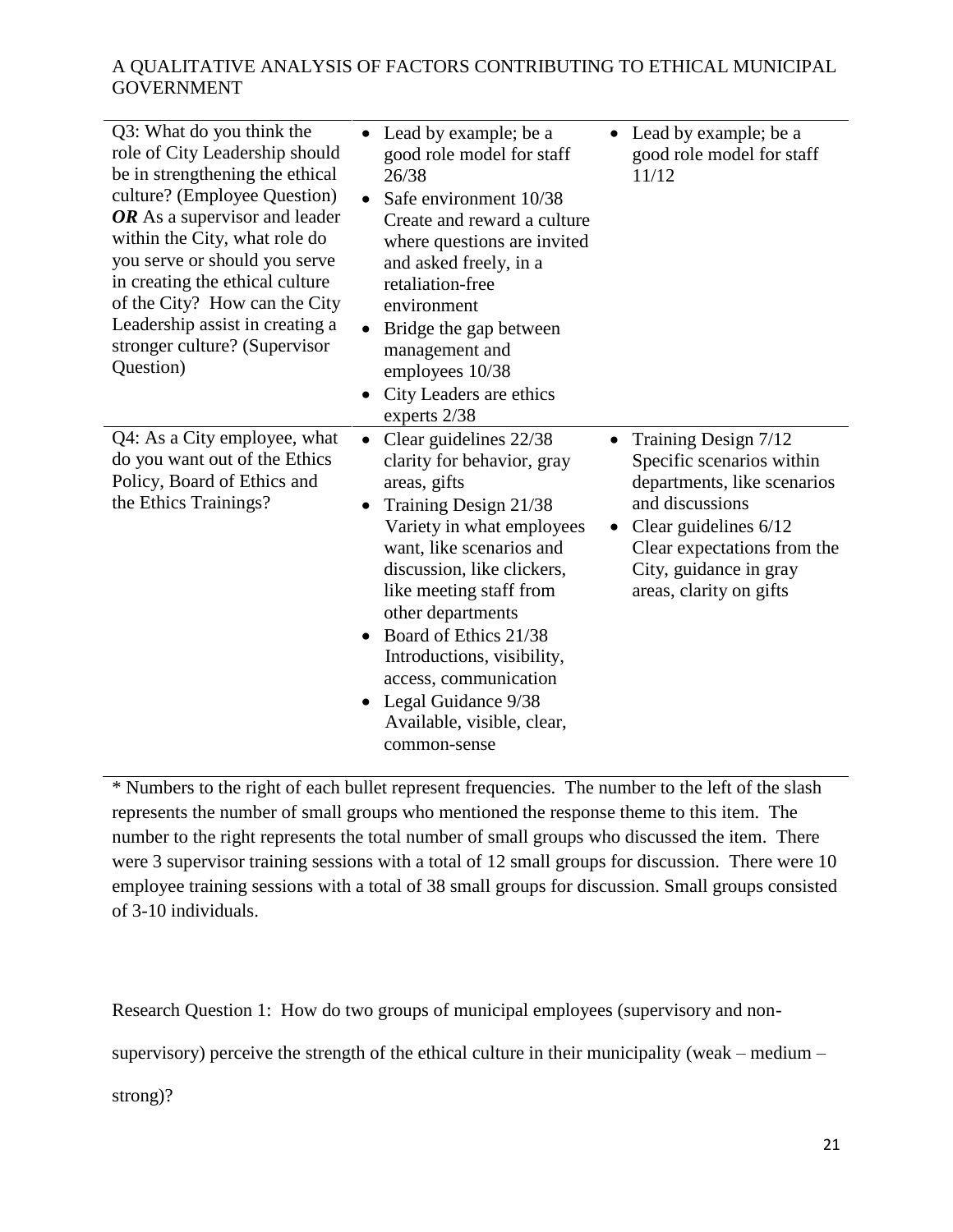Employees rated the ethical culture in their municipality across the whole continuum from weak to strong. Employee groups mentioned that weak, strong, and in-between cultures are all present, depending on where you work within the City. Several employees noted that there are different ethical cultures within the same department, even varying by shifts. Most employees felt that their own department had a strong culture and that it was their perception of other departments or managers that led them to rate the overall culture as weaker. The following quotes are a representative sample from the employee trainings.

*"We are a house divided in terms of ethical culture." Management versus the rank and file. We see administration as weak, where each of us rated our departments as strong."*

*"Mid-management does not want to deal with negative situations in the department. Rather than welcoming questions and dealing with conflict, there is no resolution."*

*"There will always be some offenders, but we are doing well in a relative way."*

*"The ethics program is in place and reinforced. City employees tend to be ethical in general and self-regulating. We now have an Ethics Handbook and ethical standards. There is a perception that the culture is progressing to better."*

There is a difference in how the ethical culture of the City is viewed by non-supervisory employees and supervisors. Supervisors rated the ethical culture stronger. There were no small groups of supervisors who rated the culture as weak, although some rated it in between weak and strong.

*"We see the culture as strong. The City is being proactive, as opposed to reactive. We have had no recent complaints."*

*"I've been here since we started the ethics trainings. I would say that we have moved from a 5 to an 8 on a scale of 1-10. We are more focused on ethics now, we talk about it more."*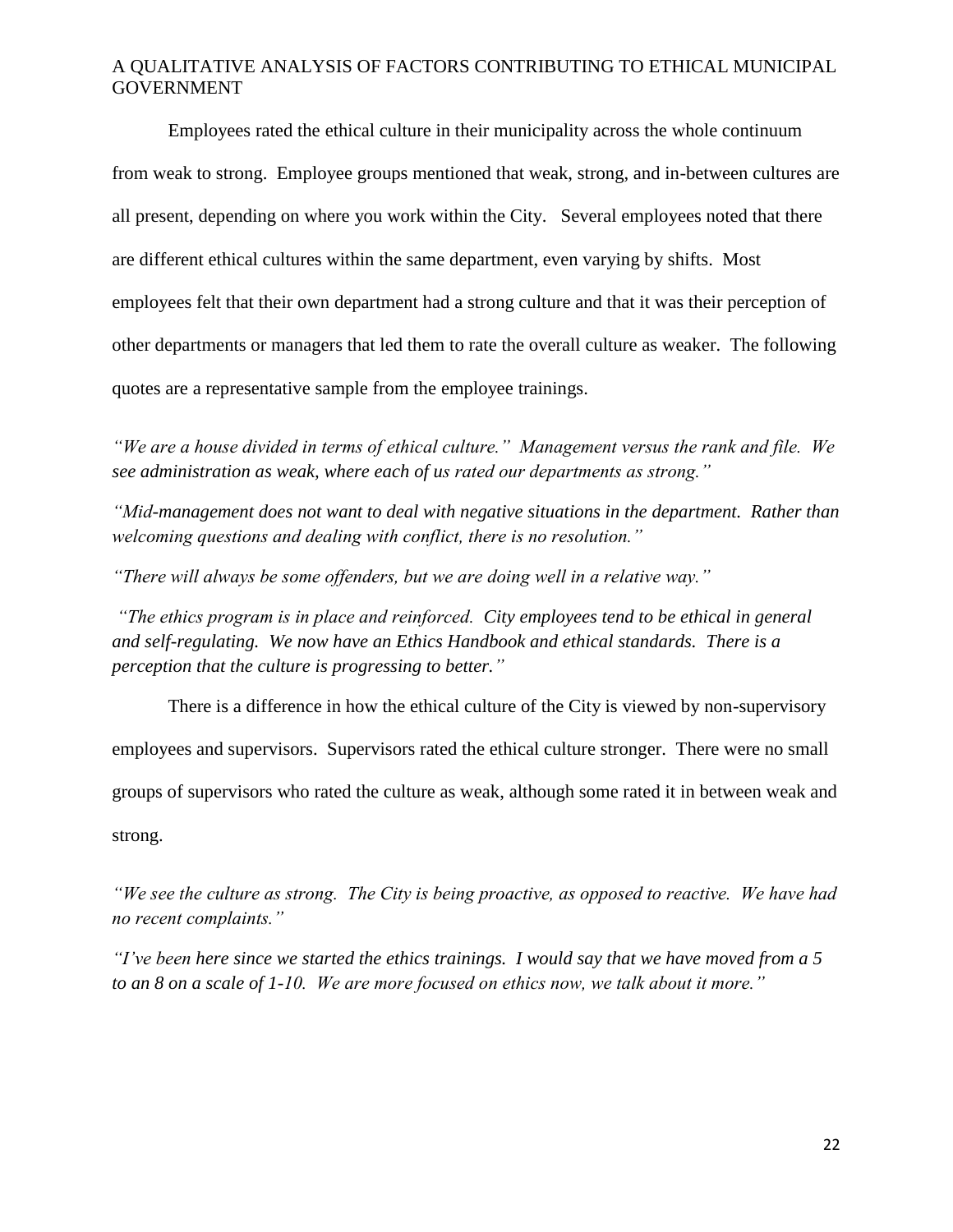Research Question 2: What steps do two groups of municipal employees (supervisory and nonsupervisory) believe their municipality should take to strengthen the ethical culture?

In relation to research question 2, both employees and supervisors identified accountability and training as ways to strengthen ethical behavior within the City of Bozeman. Eighteen small groups of employees talked about accountability, "*Hold people accountable on all levels. Follow through on disciplinary action. Discuss ethics in performance evaluations.*" They discussed the need to "*use positive reinforcement and recognize ethical behavior when we see it*," as well as "*evaluate ethics in each department.*" Three of the supervisor small groups also mentioned accountability with similar comments.

Training, although mandated, is seen by both groups as an important component in reinforcing the Code of Ethics and ethical behavior. Both employees and supervisors discussed continuing education, continued training, and continued discussion among employees within departments. Both groups mentioned that the scenarios and discussions helped to determine the right thing to do, rather than just reciting the Code and what the Codes says about what not to do. A need to promote more conversations about ethics, day-to-day and on the job, was noted by both groups. The trainings "*seem to be opening discussion*" and moving ethics "*beyond a oncea-year mandated training topic*."

Employees had additional suggestions for steps to increase ethical behavior. The employee groups were vocal about improving communication from managers and supervisors and transparency in decision-making. "*We would like more interdepartmental communications, nothing hidden. How do decisions get made?*" Also, "*we would like to hear our leaders talk*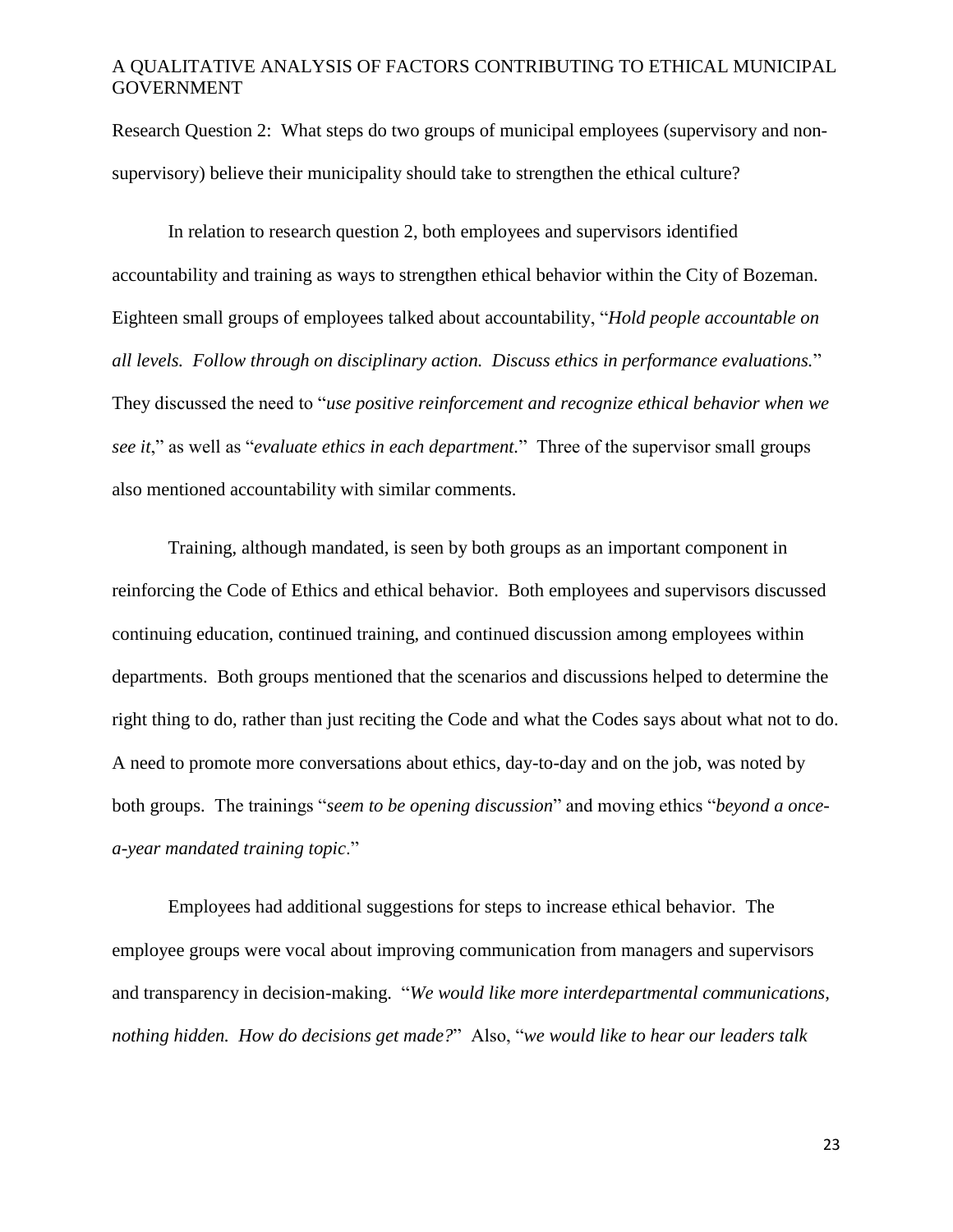*more about ethics and tell us about changes and updates.*" One group suggested that employees have the opportunity to attend management meetings, so they can learn how decisions are made.

Employees also suggested that the City put a stronger effort into ethics at the time of hire. "*If we hire ethical people, we will be an ethical organization. People come with their ethics already developed.*" Similar emphasis was placed on promoting people who have demonstrated ethical behavior. "*We would like to see a stronger correlation between promotions/raises and ethical decision-making. Hire quality leaders.*"

Six small groups of employees discussed anonymous avenues for reporting ethical violations. They talked about making it easier to report, safer to report, and ways to get advice anonymously. On-line forums, website reporting, and a hot line were all suggested.

Finally, employees mentioned pay as an ethical issue. *"We think that pay is an ethical issue – it relates to how we feel we are valued and how people value our ability to make decisions. Top administration received raises in this time, while the rank and file did not."*

Supervisors identified two steps to strengthen ethical behavior that were different than the employees. Supervisors discussed the need for realistic policies that "*provide more clarity and guidance in the gray areas."* They also discussed a pro-active approach to ethics (including training, education and discussion), rather than a reactive approach relating to an ethical crisis that is taking place. They noted the need to weave ethics into everyday work situations to assist in a pro-active approach; "*Think about ethical situations and what the right thing to do is, before we are on the other side of it having to clean up the mess."*

Research Question 3: What role should City leadership play in strengthening the ethical culture?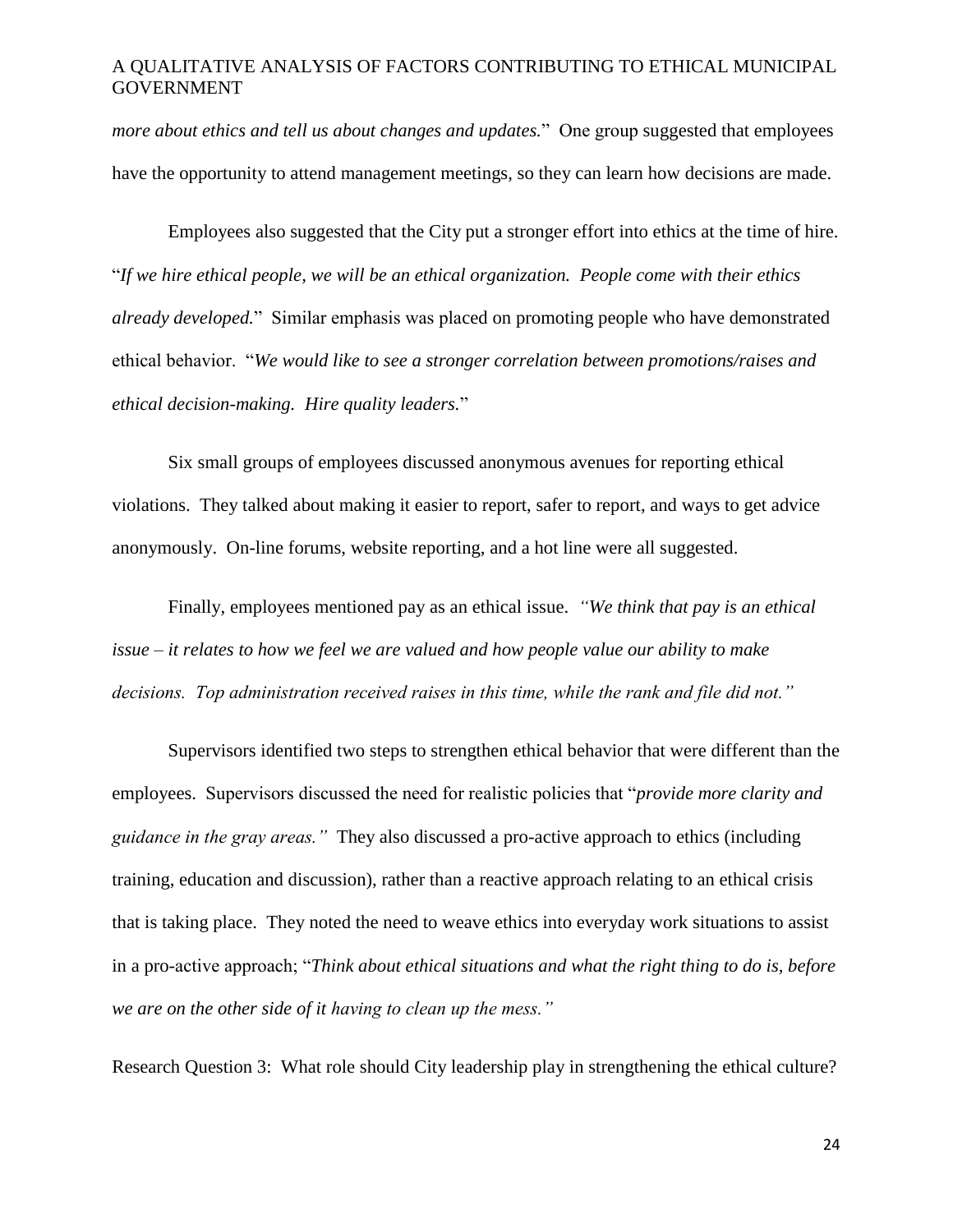The overwhelming response to research question 3 was "*to lead by example*." Out of 50 total small groups (employees and supervisors), 37 small groups led with this bullet point. There was less agreement about how to recognize or teach "*leading by example*," but it was strongly emphasized that leaders should "*talk the talk, and walk the walk*." Employees stated, "*City leaders need to set a high bar, follow the ethics standards themselves, and foster an ethical and transparent culture."* Also, "*We want them to set the tone for ethics and model the behavior they want to see in everyone else."* Depending on the department, employees voiced that their supervisors and managers were doing this well, or not doing this well. There were both negative and positive statements made about managers and supervisors leading by example and serving as positive role models for staff.

Supervisors had some insight into leading by example but added that specific training or feedback in this area would be helpful. Supervisors discussed that they need to create an open door environment, provide their perceptions of ethical issues, and initiate discussions with employees about ethics within their work area.

Apart from leading by example and role modeling ethical behavior, employees identified the need for a safe environment without retaliation, bridging the gap between management and employees, and the need for City leaders to be ethics experts.

Regarding a safe environment: *"We need to create and reward a culture where questions are invited and asked freely – make it safe."* And, *"There is a reluctance now to bring things forward or to talk freely. Make it safe to go to leadership."* Also, *"We would like a retaliationfree environment; if you confront your supervisor or manager, there won't be repercussions."*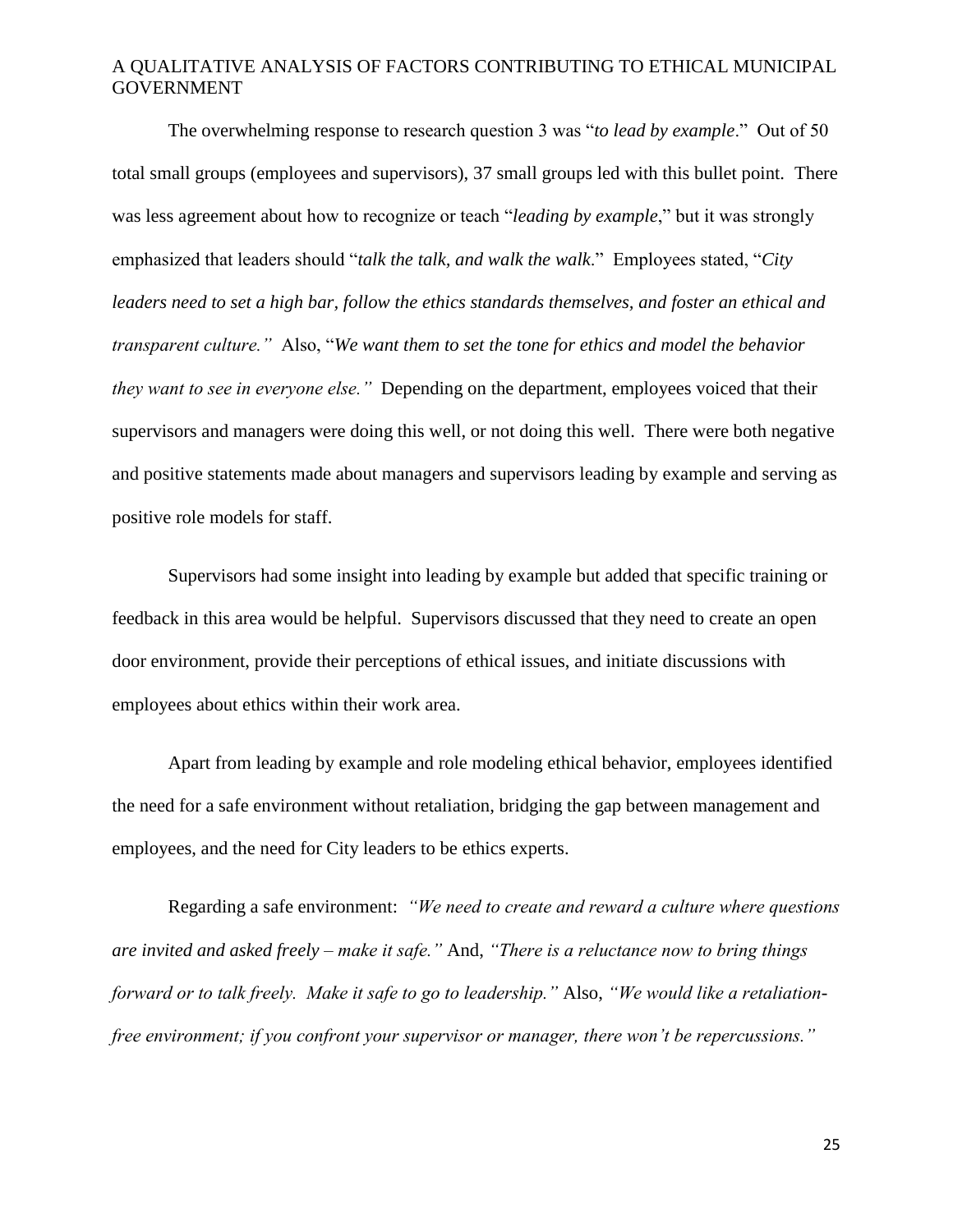Supervisors are also impacted by this perceived lack of safe environment. They stated, *"The fear of retaliation affects us too. When there is a reluctance to come to management to share concerns, ask questions, or report an unsafe behavior, supervisors can't act on information they don't have. A safe, open environment is needed for all of us – the fear doesn't serve any of us."* Whether the environment is safe to openly question how decisions are made or bring concerns to the open, there does appear to be a perception that it is not safe to do so in some City departments.

Employees talked about a perceived distance between management and employees. They expressed a desire to know the City leaders better. They want more communication, access to managers, and visibility. One group invited the City managers to "*come work side by side us on a crew for 8 hours a day for two weeks. Help with snow removal, graffiti removal, flushing, and garbage."* One employee noted, *"When Tricia was hired as the new Human Resources Director, she came around to every department to introduce herself to employees. We have not met several of the City Management or the Board of Ethics. I liked the way Tricia did that."*

The employees want consistency in decisions, everyone held to the same standards, twoway communication and 360 degree evaluation.

Research Question 4: What do City employees want out of the Ethics Policy, Board of Ethics and the Ethics Trainings?

Both supervisors and employees identified that they want clear guidelines from the ethics program. Although a large part of the training this year revolved around the gray areas in ethics, City employees want clarity where it can be defined (gifts as an example). They want realistic policies that are easy to understand.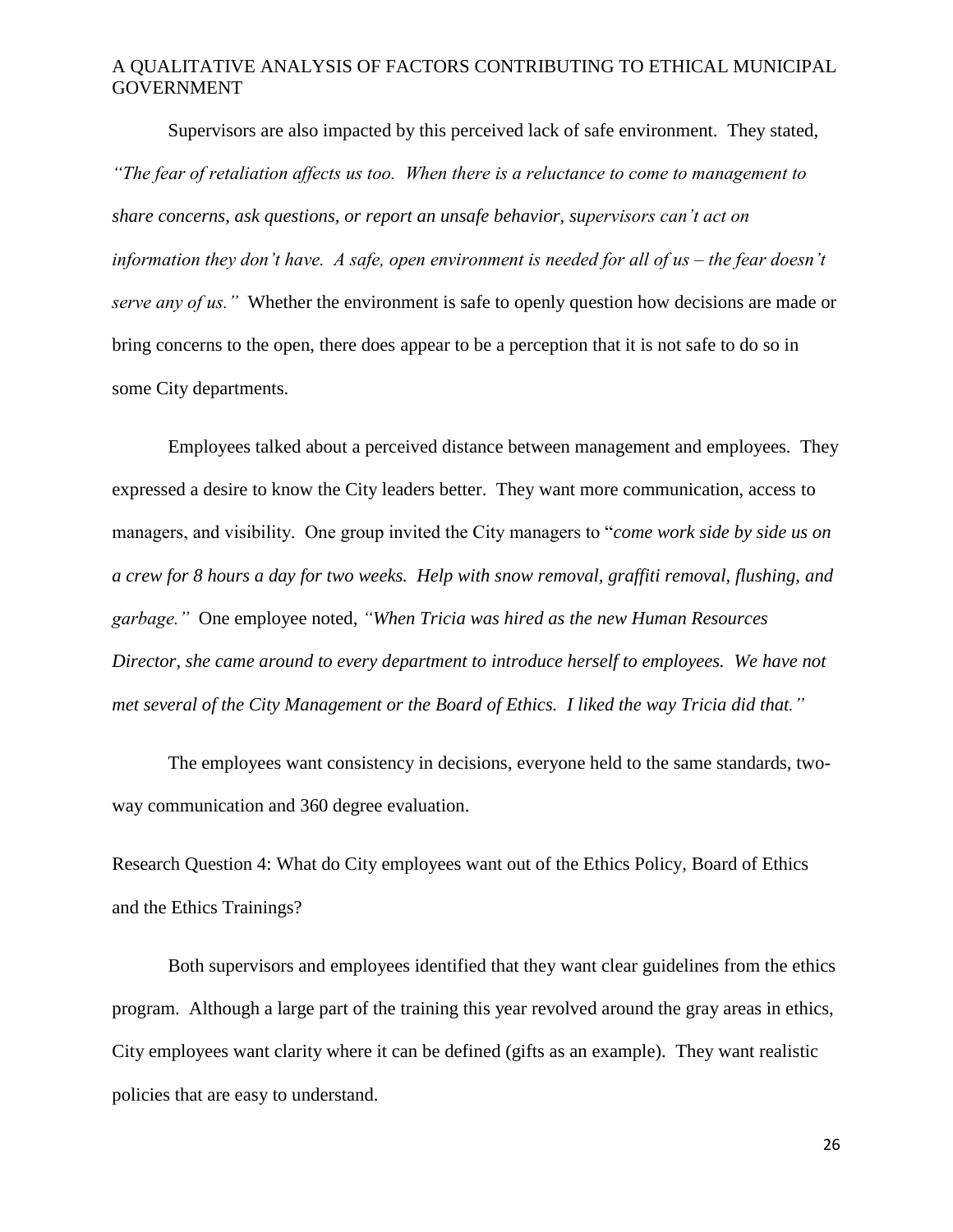There was a lot of input into training design as well. Staff like mixing up the trainings (in person, electronic), mixing departments (department specific versus departments interacting with each other), they like clickers, scenarios and discussion.

Employees also identified that they would like introductions to the independent Board of Ethics. They would like the Board to be accessible, more visible, and to communicate with them. Employees felt they would be reluctant to involve strangers in an ethical dilemma. They would like to know more about how the Board of Ethics could be a resource to them.

Employees want the same access, visibility, and communication with the City legal department.

#### **Conclusions and Discussion**

The employees of the City of Bozeman were a true pleasure to work with on these 2012 ethics trainings. Although mandated to annual training by City charter, the employees arrived with good attitudes, engaged with the material, and generated legitimate recommendations for strengthening the ethical culture and climate within the City. It has been a privilege to work with the City of Bozeman in this capacity. There were common themes among the supervisors and non-supervisory employees, along with different perspectives depending on group membership. Many of the suggestions made by employees are supported by ethics research.

Utilizing the concept map from Figure 1 discussed earlier in this study, the conclusions are organized in three areas that impact the ethical strength of an organization: ethics culture/climate, ethical leadership, and ethics program. These components interact with each other and collectively to impact ethical behavior within the municipal organization.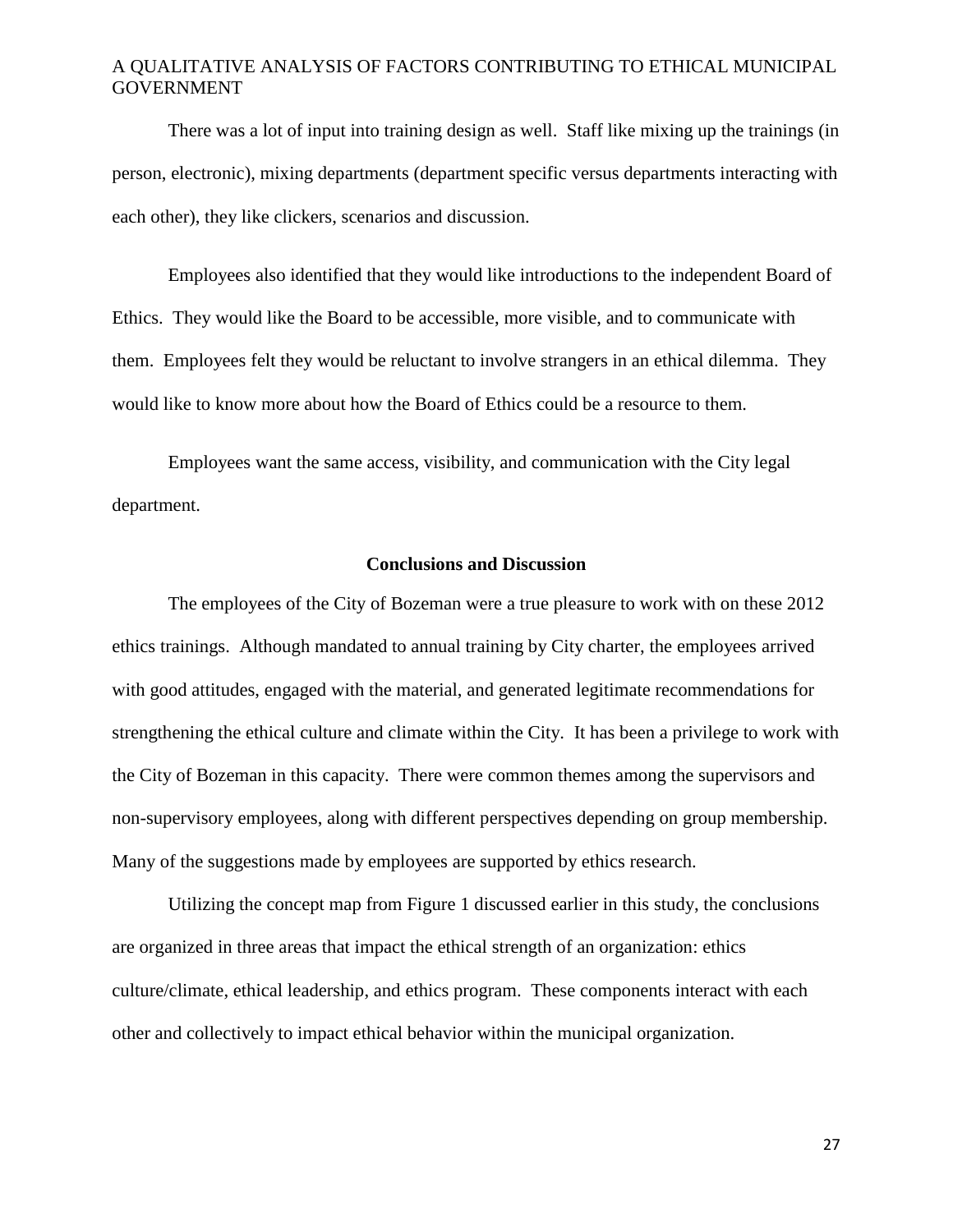Strengthening the ethics culture: Accountability, training, open communications, transparency

The City of Bozeman ethical culture was rated by employees and supervisors as being a strong-leaning culture. Although rated along the full continuum of weak, strong, and in between weak and strong, the overall rating reflects leaning towards strong. In almost all cases, employees rated their own departments as strong or improving. The City management was rated as weak by some employees and there is a perceived distance from the "rank and file" employees to the management level.

Bozeman employees and supervisors identify accountability and training as steps to strengthen ethical behavior. Ethical leaders create ground rules and hold employees accountable (Trevino et al., 2003). Accountability is linked with the reinforcement of ethical behavior. Reinforcement refers to the likelihood that employees will be punished for behaving unethically and rewarded for behaving ethically (Kaptein, 2011). When employees are not punished for unethical behavior or even rewarded for such behavior, the message is that unethical behavior is acceptable or even desirable. The reward system represents a key symbol system that creates shared meaning about appropriate and inappropriate conduct (Trevino et al., 2003). Through the reward system, the leader focuses attention on the kinds of behaviors that are valued and not valued in the organization. A lack of recognition of ethical behavior reduces the willingness of employees to act ethically and increases the likelihood of unethical behavior. In alignment with this research, Bozeman employees voiced that they want employees at all levels held accountable for positive and negative behavior.

Organization-wide communications and transparency will also lead to a stronger ethical culture. Trevino et al. (2003) demonstrated the importance of conveying an ethics message.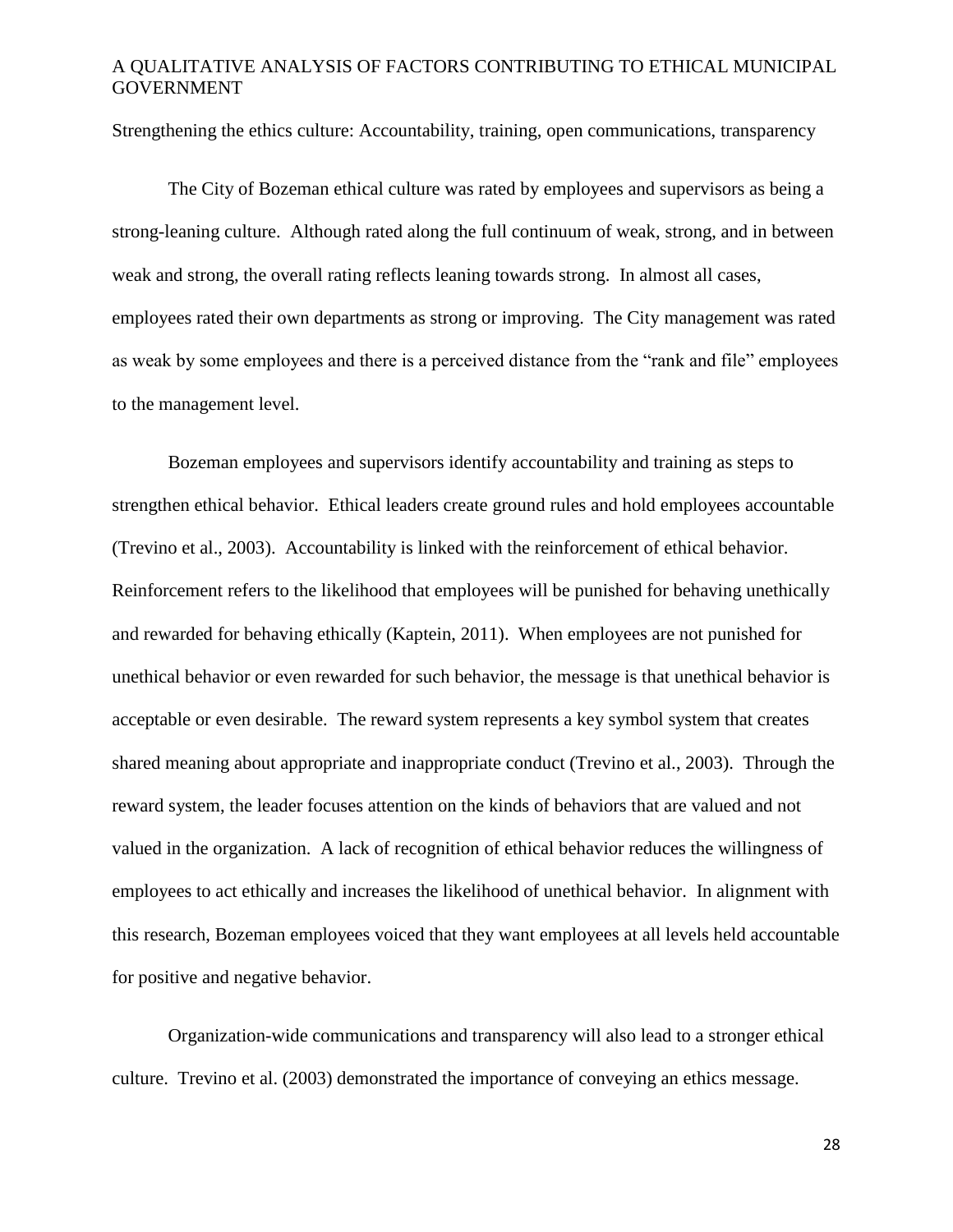Leaders need to appear courageous in tough ethical situations, and be concerned about means, not just ends. They need to think about the long term. Some leaders believe that their ethics are quite transparent to others. But, to distant employees (Trevino et al., 2003), the "fishbowl" may look more like a "fortress," that blocks wide-spread communication. When leaders share information about important organizational decisions, they are viewed as more ethical. Ethical leaders can demonstrate that they care about employees within an organization in a variety of ways: listening, demonstrating concern for the greater good, and the long-term best interest of the organization. They need to communicate regularly about ethical issues, and hold people accountable through rewards and punishment to signal support for ethical values.

Bozeman employees want the City to build ethics into everyday tasks, and especially to hiring, promotion, and performance evaluation. Employees want an anonymous way to alert the City to potential ethical violations. Current pay was also tied to ethics. A pro-active approach, including realistic policies, annual training and interactive discussions, will help the City avoid ethics crises.

Ethical Leadership: Leading by example, safe environment, bridging the gap

Bozeman employees want their leaders to lead by example and model the behavior they want to see in others. People learn what behavior is expected of them by observing the behavior of role models (Kaptein, 2011). Ethical standards are compromised when managers and supervisors communicate contradictory or inconsistent signals to subordinates. Behavior that is consistent with the ethical standards of the organization reinforces the message of compliance with these standards. Executives set the tone at the top that shapes the ethical culture and climate for the organization. Ethical leaders reinforce conduct within the context of an ethics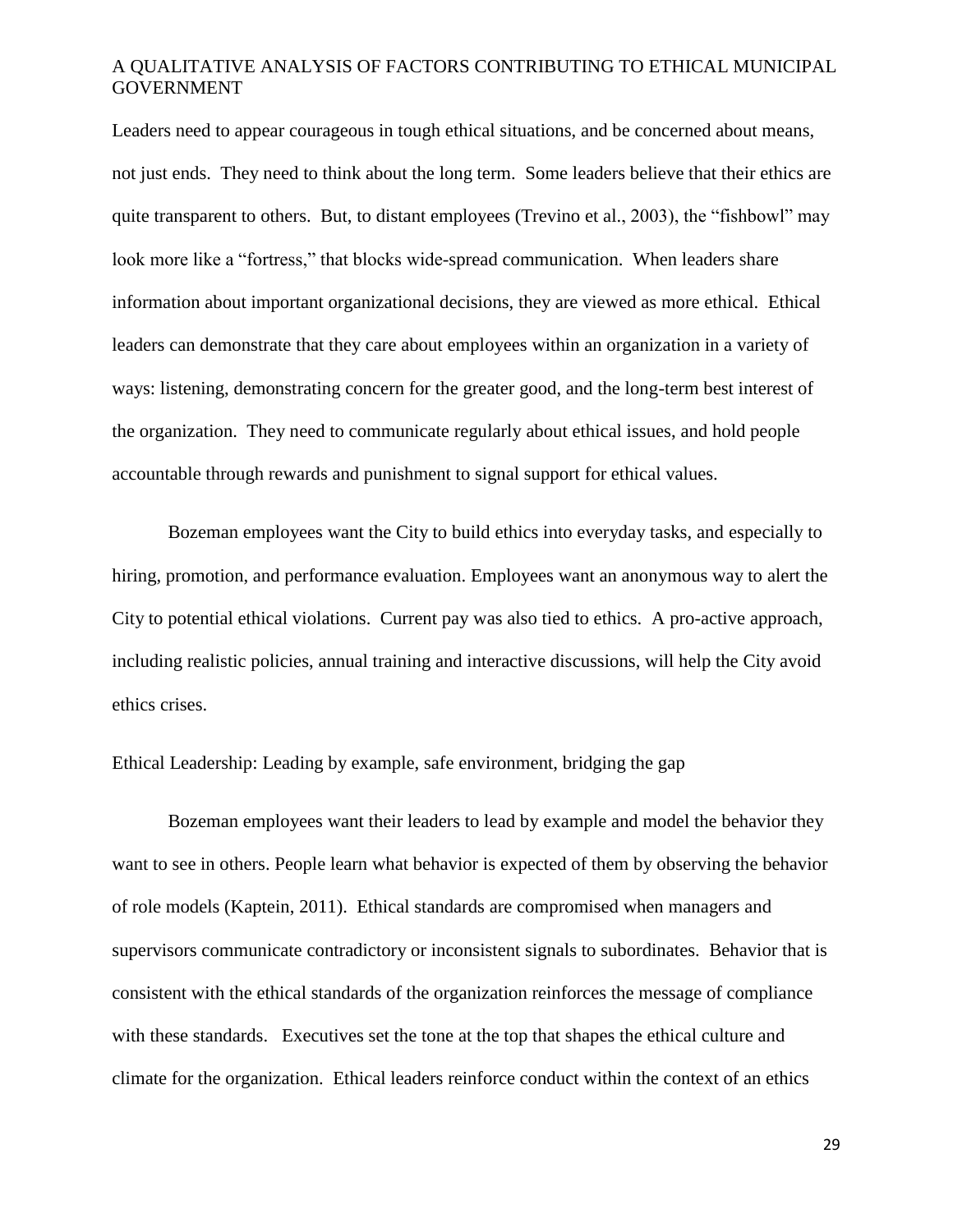agenda. Employees perceive that the ethical leader's goal is not simply job performance, but performance within a set of ethical values and principles (Trevino et al., 2003). Trevino et al. noted that an organization whose leaders represent high ethical standards and who reward ethical conduct is also an organization that values its employees, its community, and obeying the law. Leading by example was a strong theme with Bozeman employees.

Bozeman employees want a safe, retaliation-free culture where questions can be asked openly from any level. A relevant dimension of ethical culture to predict and prevent unethical behavior is that of the openness managers and employees experience to discuss ethical dilemmas and alleged unethical behavior (Kaptein 2011). If the organizational culture is characterized by little discussion where criticism is not encouraged or accepted, ideas will not be exchanged and the readiness to bring ethical issues to the attention of management will be limited or absent. Trevino et al. (1999) noted that the degree to which managers and employees can openly talk about ethics is a good predictor of the frequency of unethical behavior.

Bozeman employees perceive a gap between management and the front line. They want their managers to be accessible, communicative, and visible. Kaptein (2011) found cases where a lack of visibility was a frontrunner to unethical behavior. A lack of visibility can lead to concealed behavior. Further, Trevino et al. (2003) discusses social salience for leaders. If a leader is quietly ethical within the confines of the top management team, but more distant employees do not know about it, he or she is not likely to be perceived as an ethical leader. More distant employees are not likely to infer ethical leadership from routine executive decisions that are not widely communicated. One small group of Bozeman employees stated, "*We perceive that unethical decisions have been made."* In the same session, another small group reported that they wanted the City managers to "*foster an ethical and transparent environment*."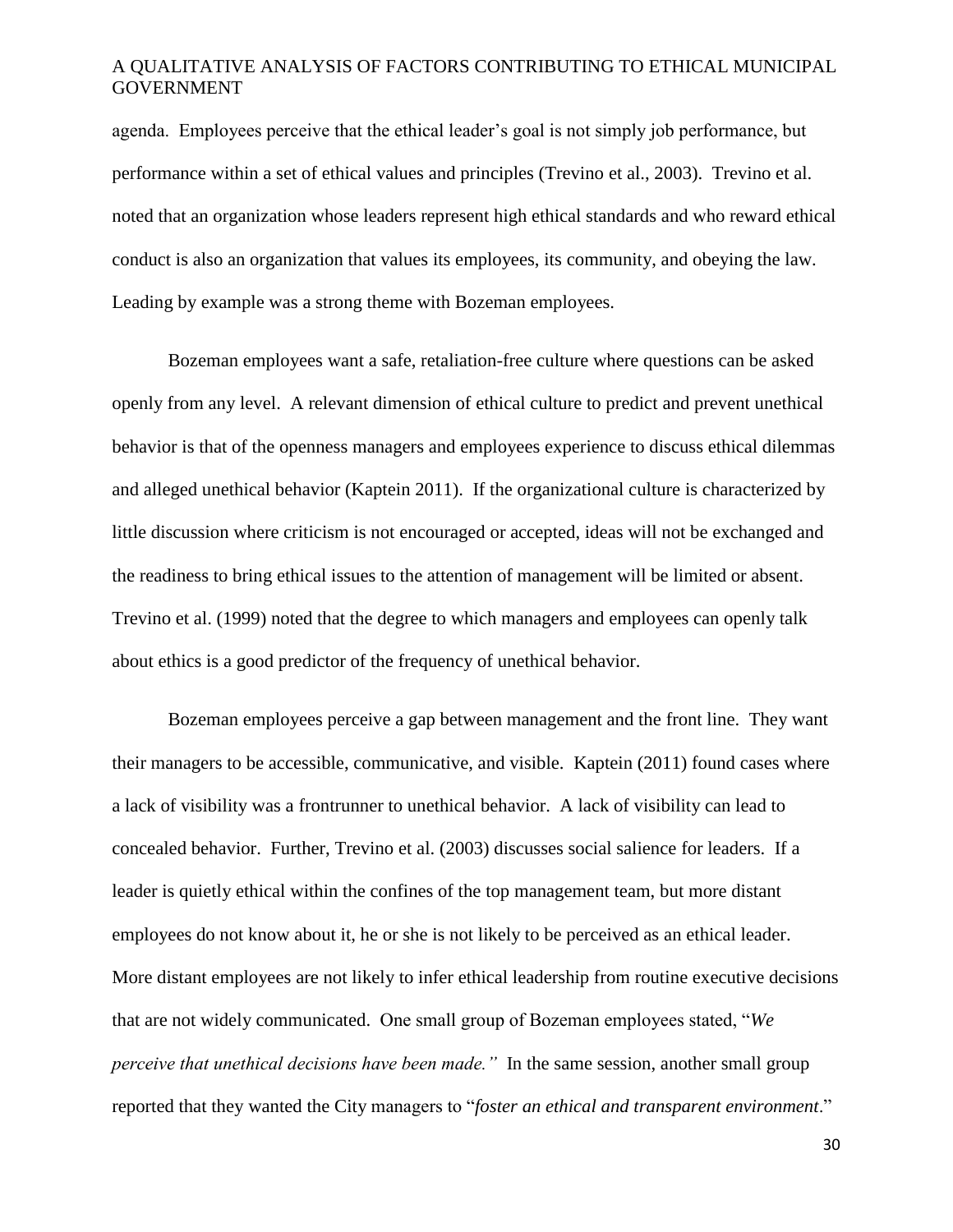Bozeman employees want to see and experience strong leadership. They want to be confident that leaders will know what to do and will take action on issues that arise (ethics experts).

One group of Bozeman employees stated, "*We are one of the best cities in Montana – and it is because of us staff – we want to feel valued."* Others noted that "*department heads are valued over the workers. We want equality across the board, more respect for workers."*  Employees want the City to avoid an elitist mentality.

Ethics Program: Training, discussion, clarity, visible leadership

Bozeman employees "*want to feel like we are working for an ethical government*." They want "*guidance, leadership, and clarity*." Employees had suggestions for training design which include a variety of approaches (in-person and electronic). They appreciate the increased depth into ethical scenarios. Rather than focusing on Codes of Ethics alone, the use of clickers, ethics scenarios and interactive discussions helped to deepen knowledge. City employees would like access, visibility and communications with City leaders, the independent Board of Ethics, and the City legal department. They want clarity and realistic guidelines, where possible. An employee reported, *"I'd like clarity on the behavioral ethical questions that exist. What is the clear right thing to do in this situation?"* It is important that an organization does not leave managers and employees to rely on their moral intuition and good judgment alone, but to create a culture in which a distinction between ethical and unethical behavior is clear (Kaptein, 2011). Greater clarity communicates the importance of ethical standards and decreases the likelihood that employees unwittingly engage in unethical behavior.

Kaptein (2011) demonstrated that dimensions of ethical culture are negatively related to unethical behavior. Ethical role modeling by managers and supervisors, an openness to discuss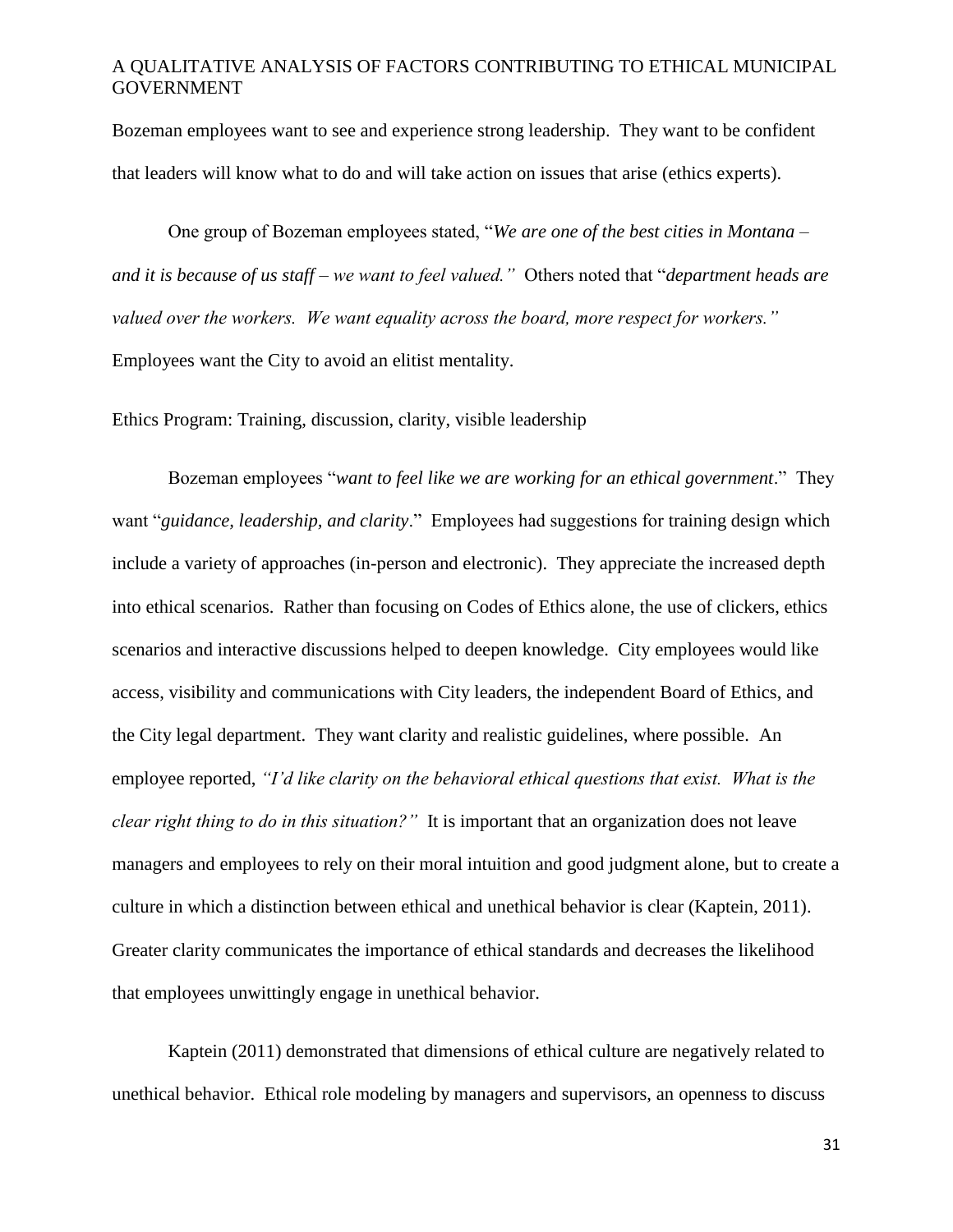ethical issues, and reinforcement of ethical behavior were all suggestions made by City of Bozeman employees in this qualitative study and are consistent with the factors identified as significant in Kaptein's 2011 research. West & Berman (2006) write about a comprehensive ethics system. Many organizations do more than just adopt codes of ethics; their leaders provide examples of ethical conduct and foster discussions of ethics issues, cities offer ethics trainings that deal with relevant scenarios, some local governments make ethics a criterion in hiring, where others have an ethics counselor to whom employees can go when they have questions. West & Berman (2006) assert that leaders must take inventory of their organization's ethics environment. The City of Bozeman has begun this journey. Employees noted, "*We are moving in a positive direction. The culture has become more open, it's better than in years past."* What Bozeman learns through the process may set the stage for strengthening the ethics of other municipalities.

#### **Recommendations**

- For leaders of municipal governments as a result of the informal survey of municipal clerks reflecting that 75% of Montana municipalities do not give new employees a copy of the Montana State Code of Ethics, and 93% provide no training on the Montana State Code of Ethics, the ethics program case-study of the City of Bozeman may provide a good example to strengthen ethical leadership and ethical culture within cities and towns across Montana.
- For the City of Bozeman leadership this qualitative study has highlighted employeeidentified areas to strengthen ethical culture within the City (that are in alignment with ethics research). City leaders may use this study to address the conclusions in each of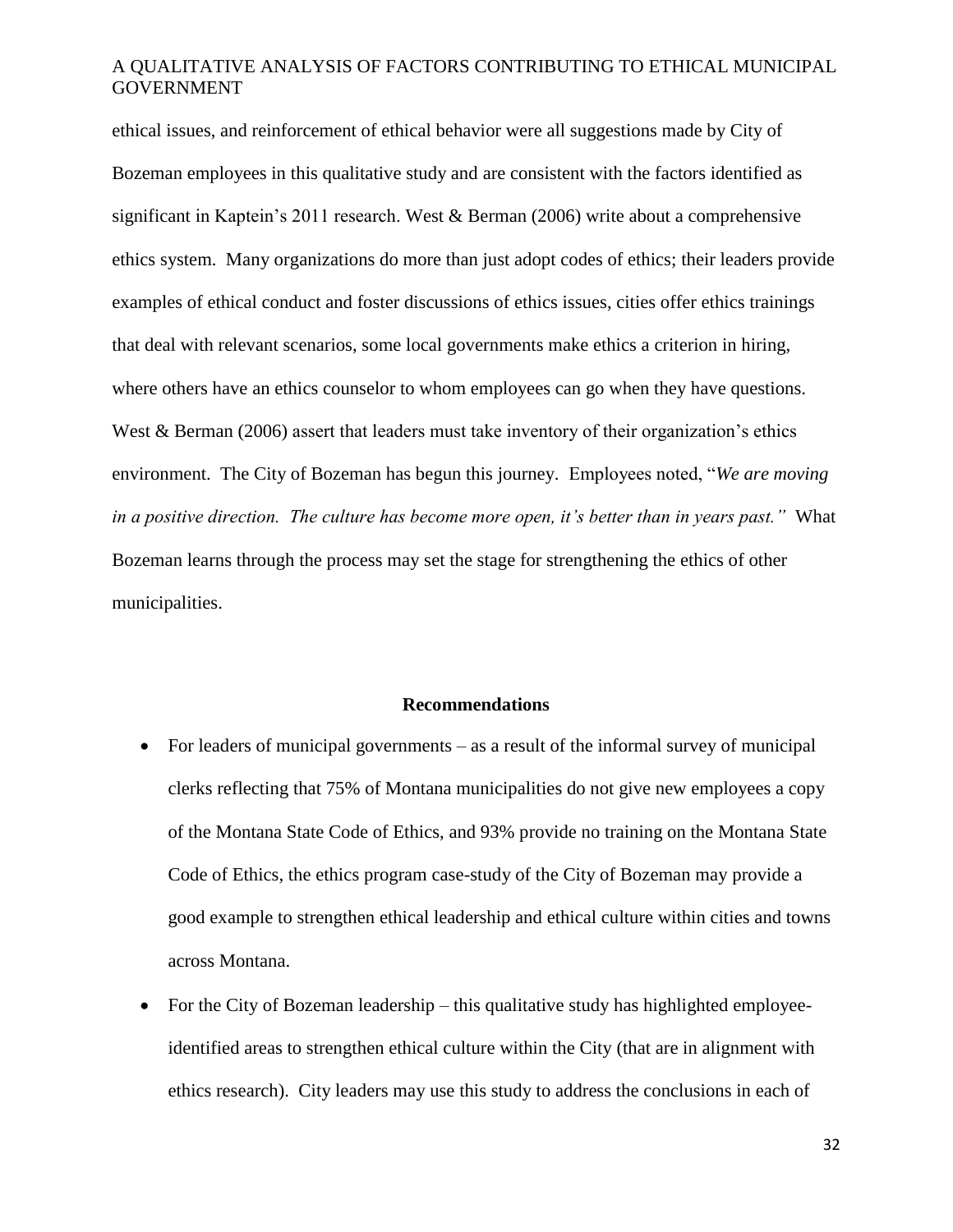three areas; ethical culture/climate, ethical leadership, and ethics program. Specific recommendations include:

- o Continue training, education, and foster discussion of ethics issues: incorporate it beyond a one-time annual training. Utilize relevant scenarios that apply to specific municipal work settings.
- o Make ethics a criterion in hiring, promotion, and performance evaluation.
- o Reinforce ethical behavior recognize and reward ethical behavior; follow through on disciplinary actions related to unethical behavior.
- o Cultivate an openness to discuss ethical issues address the perception of an unsafe environment for questions, discussions, and reporting.
- o Clearly identify ethics resource personnel available to employees.
- o Consider anonymous avenues for reporting.
- $\circ$  Ethical role modeling lead by example, enhanced communications, perception of distance.
- o Board of Ethics introductions and communications with employees. Provide clarity on the gift prohibition.
- For further study:
	- o The 2011 pilot quantitative study, along with this 2012 qualitative study, provide additional areas of focus for the City of Bozeman to continue to strengthen ethics within the organization. Future research should be conducted after implementation of these recommendations to determine if there has been a strengthening of the ethical environment within the City. The City of Bozeman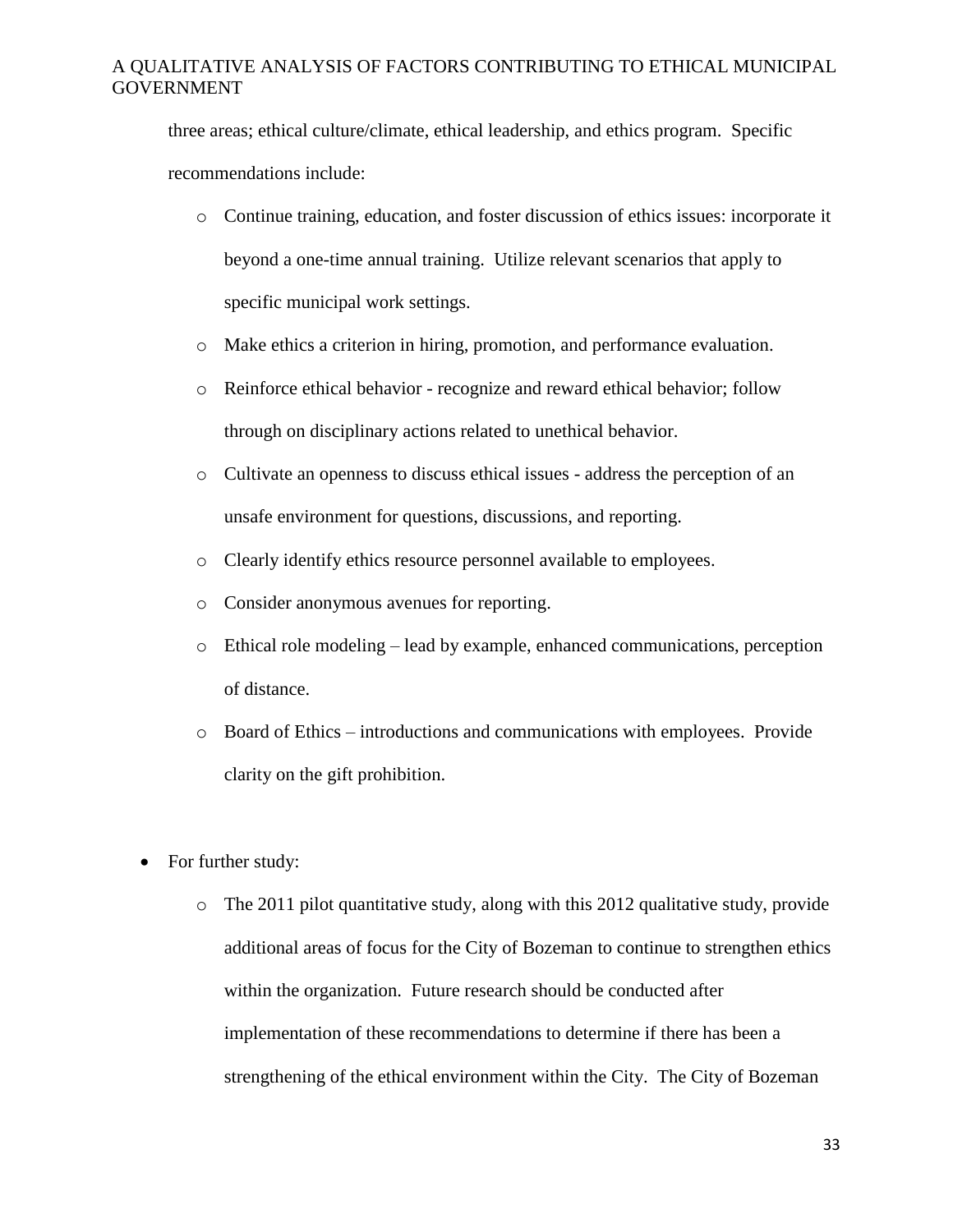has embarked down a unique path in the State of Montana. What is being learned within the City may be very valuable and replicable to other Montana municipalities in the future.

o More research is needed on ethics training, especially from the trainee's perspective. Was the material covered relevant to their jobs? Were the tools useful in resolving day-to-day ethical dilemmas? Was the mode of instruction sufficiently engaging to capture their interest? Was the time allocated appropriate? And finally, is training associated with a more ethical organization? (West & Berman, 2006).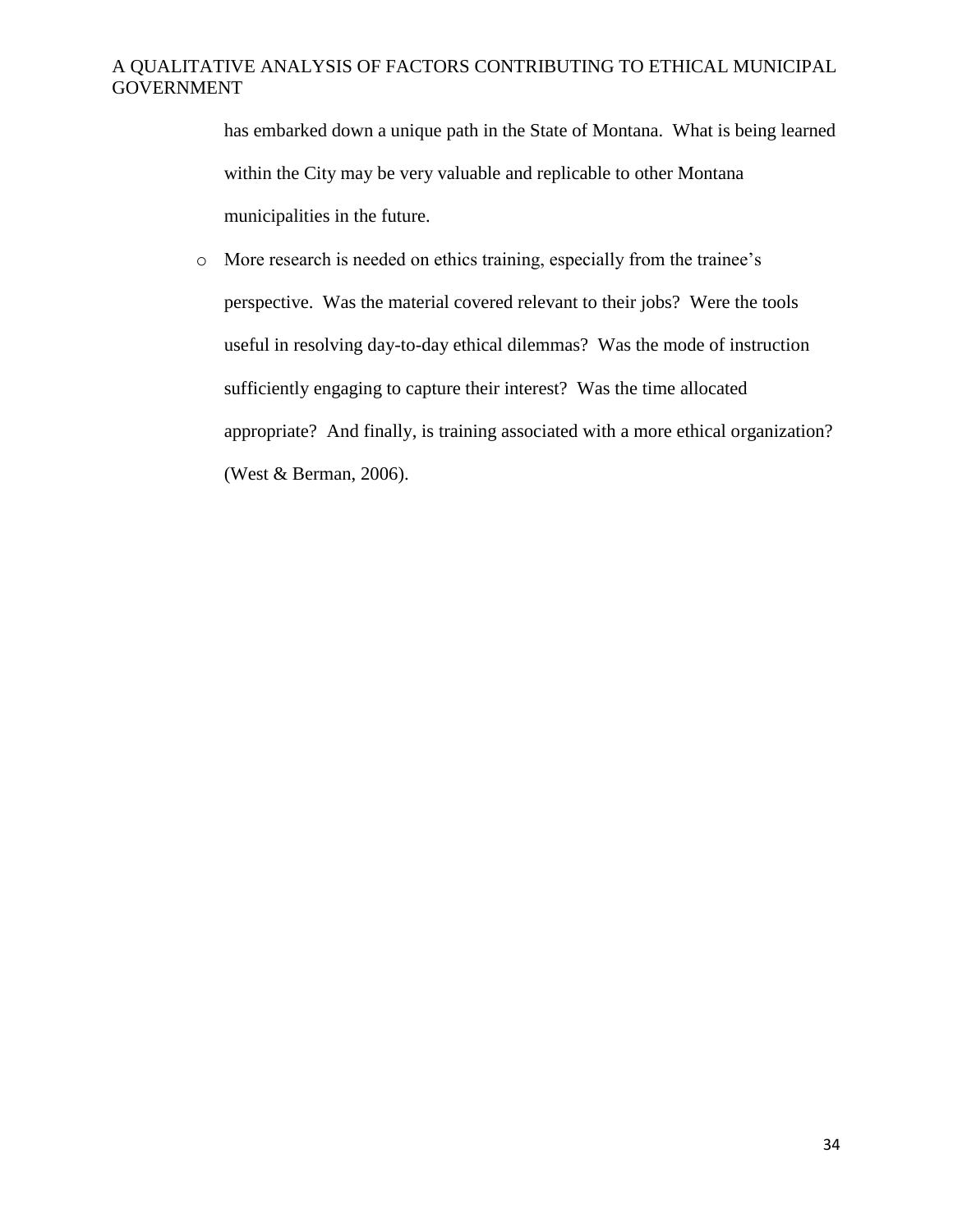References

Berman, E. and West, J. (1994). Values management in local government. *Review of Public Personnel Administration*, 14(1): 6-23.

City of Bozeman, Montana (2008), [Code of Ordinances,](http://library.municode.com/HTML/14755/book.html) [Part](http://library.municode.com/HTML/14755/level1/PTICH.html) I, Article VII, Section 7.01 (a) (b), General Provisions. Retrieved November 25, 2011 from [http://library.municode.com/index.aspx?clientID=14755&stateID=26&statename=Monta](http://library.municode.com/index.aspx?clientID=14755&stateID=26&statename=Montana) [na](http://library.municode.com/index.aspx?clientID=14755&stateID=26&statename=Montana)

- Ethics & Compliance Officer Association, the Foundation (2009). Ethical culture building: A modern business imperative, research report. Retrieved September 24, 2011 from <http://www.ethics.org/files/u5/ECOA-Report-FINAL.pdf>
- Ethics Resource Center (2010). The importance of ethical culture: Increasing trust and driving down risks. Supplemental Research Brief, 2009 National Business Ethics Survey. Retrieved September 24, 2011 from<http://www.ethics.org/files/u5/CultureSup4.pdf>
- Ethics Resource Center (2008). National government ethics survey, an inside view of public sector ethics. Retrieved September 24, 2011 from [http://www.ethics.org](http://www.ethics.org/)
- Frisque, D.A., & Kolb, J.A. (2008). The effects of an ethics training program on attitude, knowledge, and transfer of training of office professionals: A treatment-and-controlgroup design. *Human Resources Development Quarterly*, 19(1): 35-53.
- Jovanovic, S. and Wood, R. (2006). Communication ethics and ethical culture: A study of the ethics initiative in Denver city government. *Journal of Applied Communication Research*, 34(4): 386-405.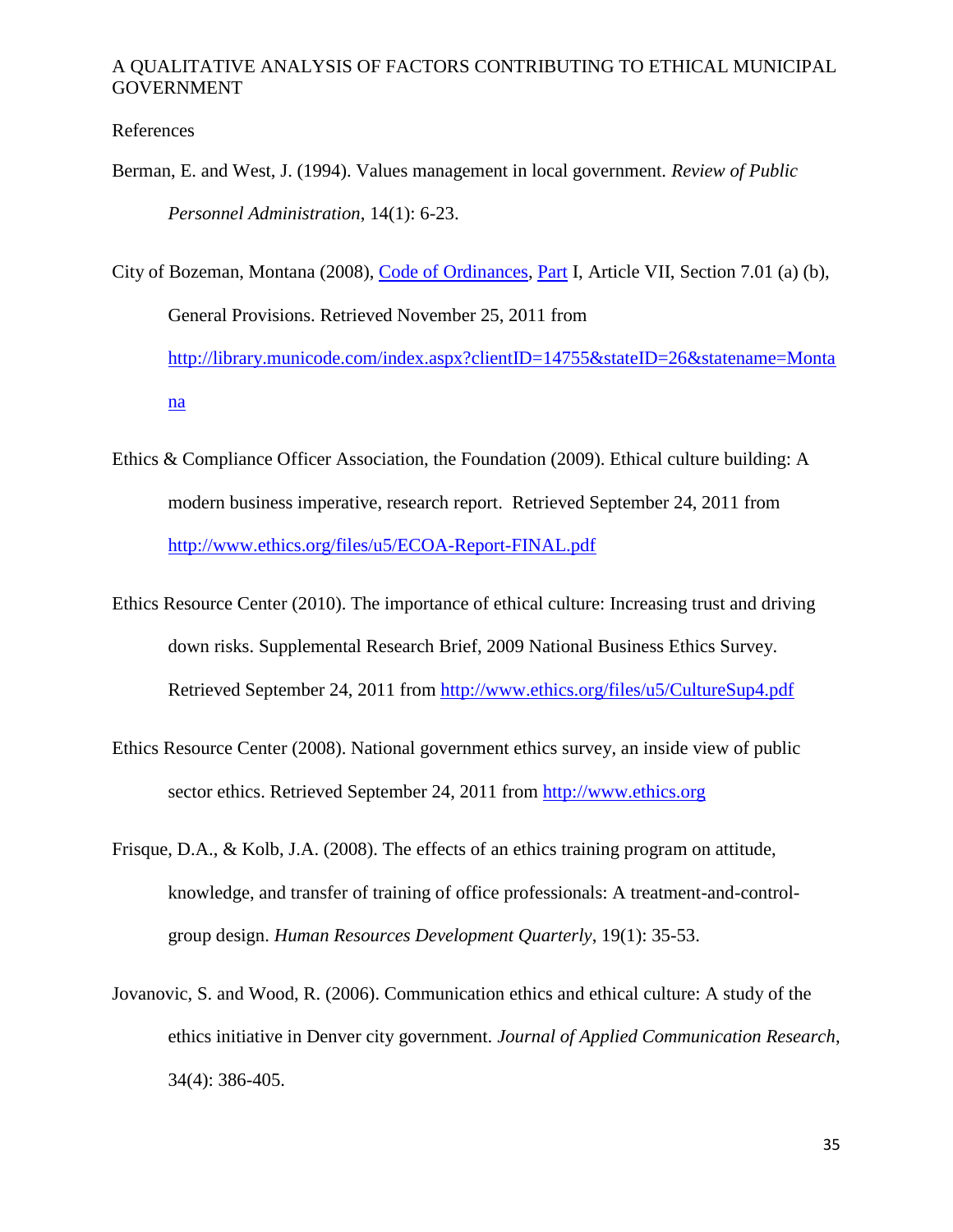- Kaptein, M. (2011). Understanding unethical behavior by unraveling ethical culture. *Human Relations*, 64:843.
- Kaptein, M. and Schwartz, M. (2008). The effectiveness of business codes: A critical examination of existing studies and the development of an integrated research model. *Journal of Business Ethics* 77(2):111-127.
- Klugman, C. and Stump, B. (2006) The effects of ethics training upon individual choice. *Journal for Further and Higher Education*, 30(2): 181-192.
- LRN (2006). The impact of codes of conduct on corporate culture: Measuring the immeasurable. Retrieved September 24, 2011 from [http://www.lrn.com](http://www.lrn.com/)
- Maesschalck, J. (2005). Approaches to ethics management in the public sector: A proposed extension of the compliance-integrity continuum. *Public Integrity*, 7(1): 21-41.
- Maxwell, J. (2005). *Qualitative research design, an interactive approach, 2nd edition*. Applied social research methods series, volume 42. Thousand Oaks, CA: Sage Publications, Inc.
- Mitchell, TR., Daniels, D., Hopper, H., George-Falvy, J., and Ferris, GR. (1996). Perceived correlates of illegal behavior in organizations. *Journal of Business Ethics* 15(4): 439-455.
- Montana Code Annotated (2011). Title 2, Government structure and administration, Chapter 2, Standards of conduct, Part 1, Code of Ethics, 2-2-101 – 2-2-144. Retrieved October 1, 2011 from [http://data.opi.mt.gov/bills/mca\\_toc/2\\_2\\_1.htm.](http://data.opi.mt.gov/bills/mca_toc/2_2_1.htm)
- Pelletier, K. and Bligh, M. (2006). Rebounding from corruption: Perceptions of ethics program effectiveness in the public sector organization. *Journal of Business Ethics*, 67: 359-374.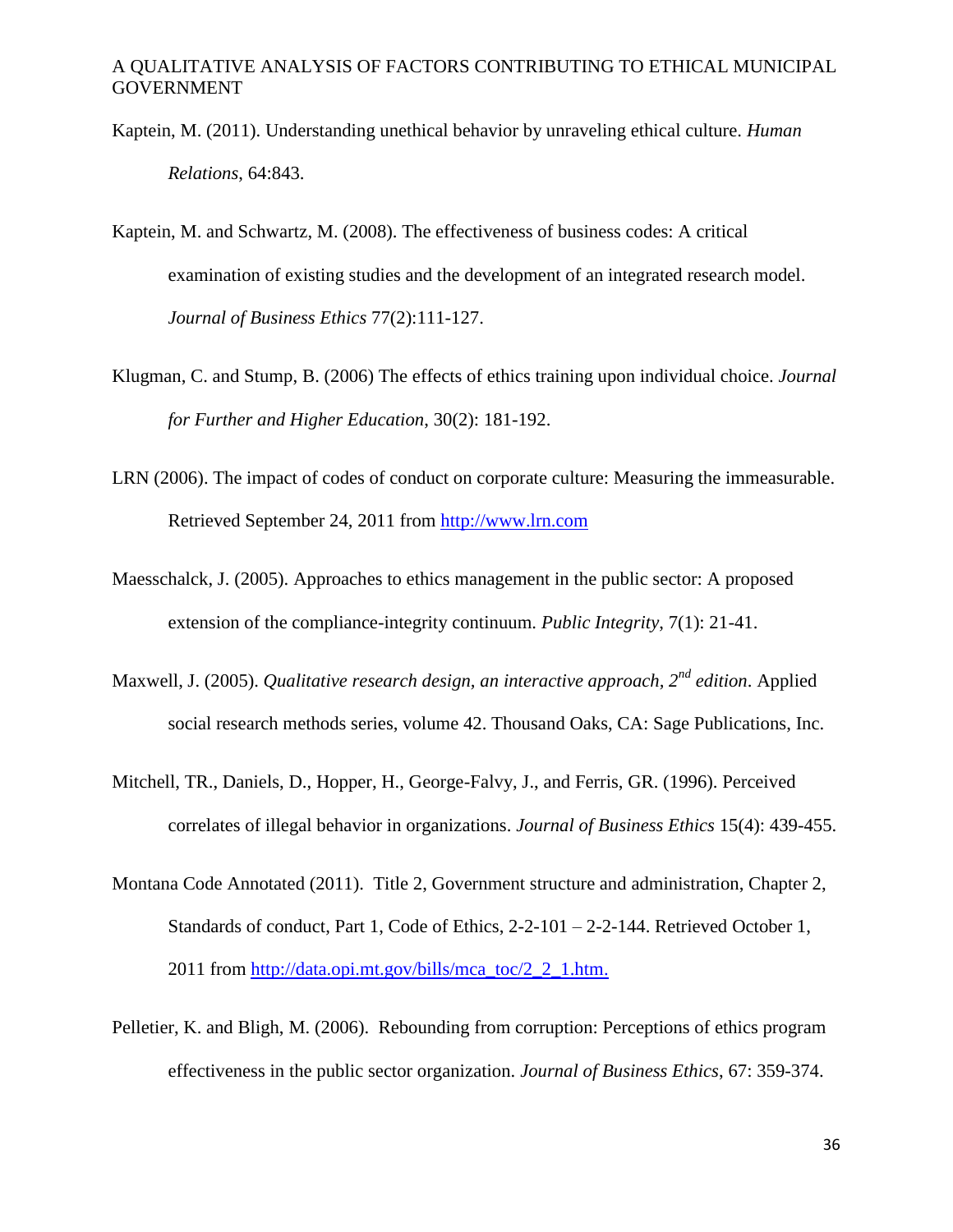Pew Research Center for the People & the Press (2010). The people and their government:

Distrust, discontent, anger, and partisan rancor. April, 2010. Retrieved November 5, 2011 from<http://people-press.org/report/606/trust-in-government>

Patton, Michael (2002). *Qualitative research & evaluation methods, 3rd edition*. Thousand Oaks, CA: Sage Publications, Inc.

Schein, Edgar (2004). *Organizational culture and leadership, 3rd edition*. Hoboken, NJ: John Wiley & Sons.

- Strauss, A. & Corbin, J. (1994). Grounded theory methodology. In N.K. Denzin & Y.S. Lincoln (Eds), *Handbook of qualitative research*. Thousand Oaks, CA: Sage Publications, Inc.
- Trevino, L., Brown, M., and Pincus, L. (2003). A qualitative investigation of perceived executive ethical leadership: Perceptions from inside and outside the executive suite. *Human Relations* 56:5.
- Trevino, Butterfield and McCabe (2001). The ethical context in organizations: Influences on employee attitudes and behaviors. *The Next Phase of Business Ethics*, 3: 301-337.
- Trevino, LK., Weaver, GR., Gibson and Toffler (1999). Managing ethics and compliance: What works and what hurts. *California Management Review*, 41(2).

Wah, L. (1999). Lip-service ethics programs prove ineffective. *Management Review*, 88(6): 9.

Webb, E. (2011 unpublished research study). What is good and what is right: Ethics in Montana municipal government, Retrieved March 28, 2012 from

<http://weblink.bozeman.net/WebLink8/DocView.aspx?id=46781&page=1&dbid=0>